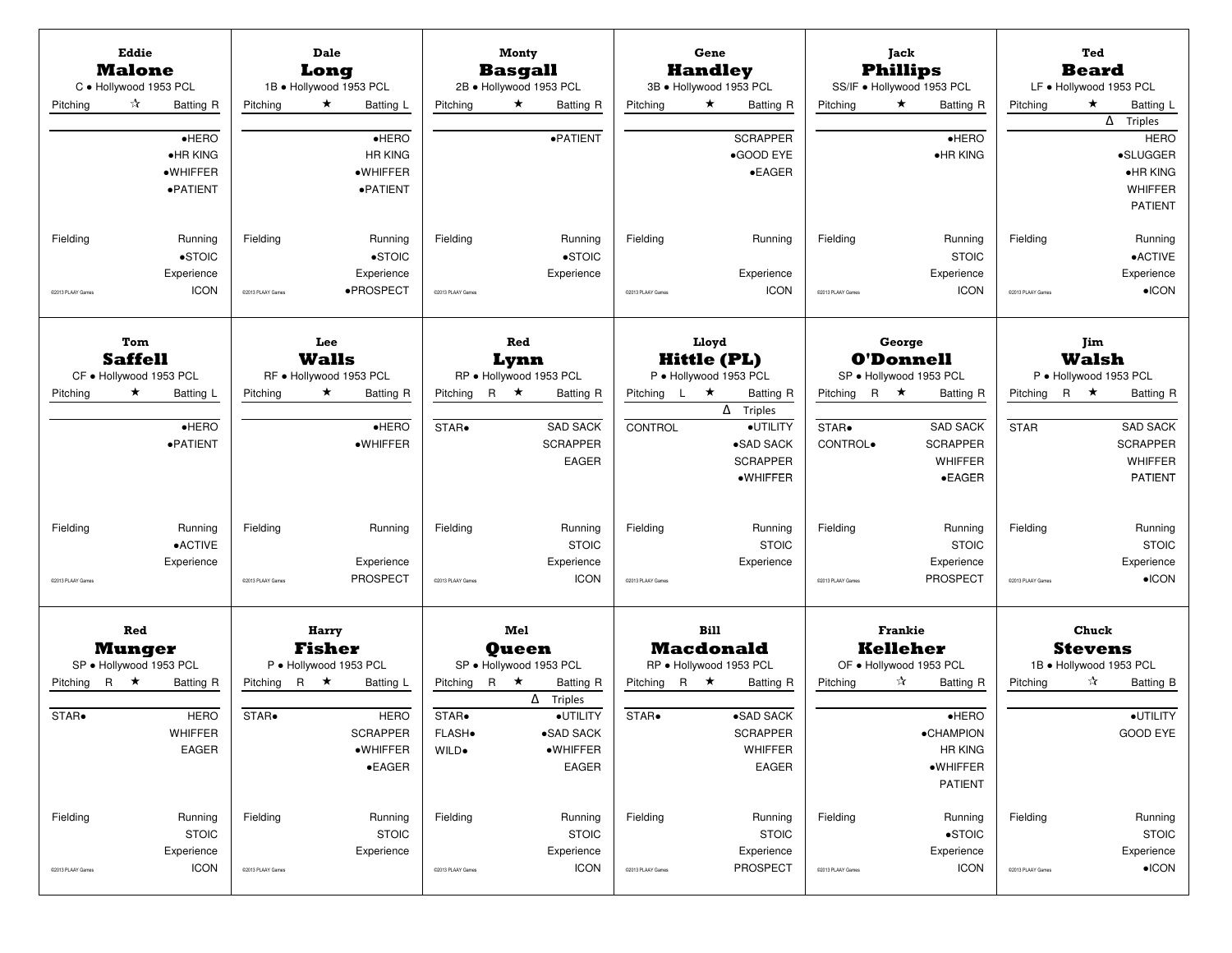| Ray<br><b>Orteig</b><br>C · Seattle 1953 PCL<br>$\star$<br>Pitching          | Batting R<br>$e$ HERO<br>•SLUGGER                                                           | Pitching                      | Gordon<br><b>Goldsberry</b><br>1B · Seattle 1953 PCL<br>$\star$<br>Batting L<br>•SCRAPPER<br>·WHIFFER | <b>Artie</b><br>Wilson<br>2B · Seattle 1953 PCL<br>$\star$<br>Pitching | Batting R<br>$\overline{\Delta}$ Triples<br>$e$ HERO<br>•CHAMPION                          | Pitching                                       | Leo<br>Thomas<br>3B · Seattle 1953 PCL<br>★<br>Batting R<br><b>HERO</b><br>•GOOD EYE                                          | Pitching                          | Merl<br><b>Combs</b><br>SS · Seattle 1953 PCL<br>$\star$<br>Batting L<br>$\bullet$ HERO<br>·PATIENT               | Pitching                      | <b>Clarence</b><br><b>Maddern</b><br>LF · Seattle 1953 PCL<br>$\star$<br>Batting R<br><b>HERO</b><br>•SLUGGER                              |
|------------------------------------------------------------------------------|---------------------------------------------------------------------------------------------|-------------------------------|-------------------------------------------------------------------------------------------------------|------------------------------------------------------------------------|--------------------------------------------------------------------------------------------|------------------------------------------------|-------------------------------------------------------------------------------------------------------------------------------|-----------------------------------|-------------------------------------------------------------------------------------------------------------------|-------------------------------|--------------------------------------------------------------------------------------------------------------------------------------------|
| Fielding<br>C2013 PLAAY Games                                                | $\bullet$ HR KING<br>·WHIFFER<br><b>PATIENT</b><br>Running<br>$\bullet$ STOIC<br>Experience | Fielding<br>@2013 PLAAY Games | <b>PATIENT</b><br>Running<br><b>STOIC</b><br>Experience                                               | Fielding<br>C2013 PLAAY Games                                          | <b>SCRAPPER</b><br><b>GOOD EYE</b><br>Running<br>Experience<br><b>ICON</b>                 | Fielding<br>@2013 PLAAY Games                  | ·PATIENT<br>Running<br>$\bullet$ STOIC<br>Experience                                                                          | Fielding<br>@2013 PLAAY Games     | Running<br><b>STOIC</b><br>Experience                                                                             | Fielding<br>@2013 PLAAY Games | •GOOD EYE<br>·PATIENT<br>Running<br><b>STOIC</b><br>Experience<br>$\bullet$ ICON                                                           |
| <b>Jackie</b><br><b>Tobin</b>                                                |                                                                                             |                               | Walt<br><b>Judnich</b>                                                                                | A1<br>Widmar                                                           |                                                                                            |                                                | <b>Bill</b><br><b>Evans</b>                                                                                                   |                                   | Vern<br><b>Kindsfather</b>                                                                                        |                               | <b>Steve</b><br><b>Nagy</b>                                                                                                                |
| CF · Seattle 1953 PCL<br>$\star$<br>Pitching                                 | Batting L<br><b>HERO</b><br><b>SCRAPPER</b><br>·PATIENT                                     | Pitching                      | RF · Seattle 1953 PCL<br>$\star$<br>Batting L<br>$e$ HERO<br>·SLUGGER<br>•GOOD EYE<br>·PATIENT        | SP · Seattle 1953 PCL<br>Pitching R $\star$<br>STAR.                   | <b>Batting R</b><br><b>UTILITY</b><br>•SAD SACK<br>•SCRAPPER<br><b>WHIFFER</b><br>·PATIENT | R $\star$<br>Pitching<br><b>STAR</b><br>FLASH. | SP · Seattle 1953 PCL<br><b>Batting R</b><br>·UTILITY<br><b>SAD SACK</b><br><b>SCRAPPER</b><br><b>WHIFFER</b><br><b>EAGER</b> | Pitching R $\star$<br><b>STAR</b> | SP · Seattle 1953 PCL<br><b>Batting R</b><br><b>SAD SACK</b><br><b>SCRAPPER</b><br><b>WHIFFER</b><br><b>EAGER</b> | Pitching                      | SP · Seattle 1953 PCL<br>L *<br>Batting L<br>$\Delta$ Triples $\bullet$<br><b>UTILITY</b><br><b>SCRAPPER</b><br><b>WHIFFER</b><br>·PATIENT |
| Fielding<br>C2013 PLAAY Games                                                | Running<br>Experience                                                                       | Fielding<br>@2013 PLAAY Games | Running<br><b>STOIC</b><br>Experience<br><b>ICON</b>                                                  | Fielding<br>@2013 PLAAY Games                                          | Running<br><b>STOIC</b><br>Experience<br>$\bullet$ ICON                                    | Fielding<br>@2013 PLAAY Games                  | Running<br><b>STOIC</b><br>Experience                                                                                         | Fielding<br>@2013 PLAAY Games     | Running<br><b>STOIC</b><br>Experience                                                                             | Fielding<br>@2013 PLAAY Games | Running<br><b>STOIC</b><br>Experience<br>$\bullet$ ICON                                                                                    |
| Jim<br><b>Davis</b><br>P · Seattle 1953 PCL<br>Pitching<br>$\mathsf{L}$<br>★ | <b>Batting B</b>                                                                            | Pitching R $\star$            | Art<br><b>Del Duca</b><br>P · Seattle 1953 PCL<br><b>Batting R</b>                                    | Tom<br>Lovrich<br>RP · Seattle 1953 PCL<br>Pitching R $\star$          | <b>Batting R</b>                                                                           | R ☆<br>Pitching                                | Jim<br><b>Sucheki</b><br>RP · Seattle 1953 PCL<br><b>Batting R</b>                                                            | Pitching                          | George<br><b>Schmees</b><br>OF · Seattle 1953 PCL<br>☆<br>Batting L<br>$\Delta$ Triples                           | Pitching                      | Claude<br><b>Christie</b><br>C · Seattle 1953 PCL<br>☆<br><b>Batting R</b>                                                                 |
| <b>STAR</b><br>CONTROL.                                                      | ·UTILITY<br><b>SAD SACK</b><br><b>SCRAPPER</b><br>WHIFFER<br>PATIENT                        | WORKMAN.                      | <b>UTILITY</b><br>WHIFFER<br><b>EAGER</b>                                                             |                                                                        | ·UTILITY<br>•SAD SACK<br><b>SCRAPPER</b><br>WHIFFER<br>EAGER                               | WILD.                                          | ·UTILITY<br>$\bullet$ SAD SACK<br><b>SCRAPPER</b><br>·WHIFFER<br>EAGER                                                        |                                   | $\bullet$ HERO<br>·WHIFFER                                                                                        |                               | <b>HERO</b><br>•SCRAPPER<br>EAGER                                                                                                          |
| Fielding<br>@2013 PLAAY Games                                                | Running<br><b>STOIC</b><br>Experience                                                       | Fielding<br>@2013 PLAAY Games | Running<br><b>STOIC</b><br>Experience<br>·PROSPECT                                                    | Fielding<br>@2013 PLAAY Games                                          | Running<br><b>•ACTIVE</b><br>Experience<br><b>PROSPECT</b>                                 | Fielding<br>@2013 PLAAY Games                  | Running<br><b>STOIC</b><br>Experience                                                                                         | Fielding<br>@2013 PLAAY Games     | Running<br>Experience                                                                                             | Fielding<br>@2013 PLAAY Games | Running<br><b>STOIC</b><br>Experience<br>·PROSPECT                                                                                         |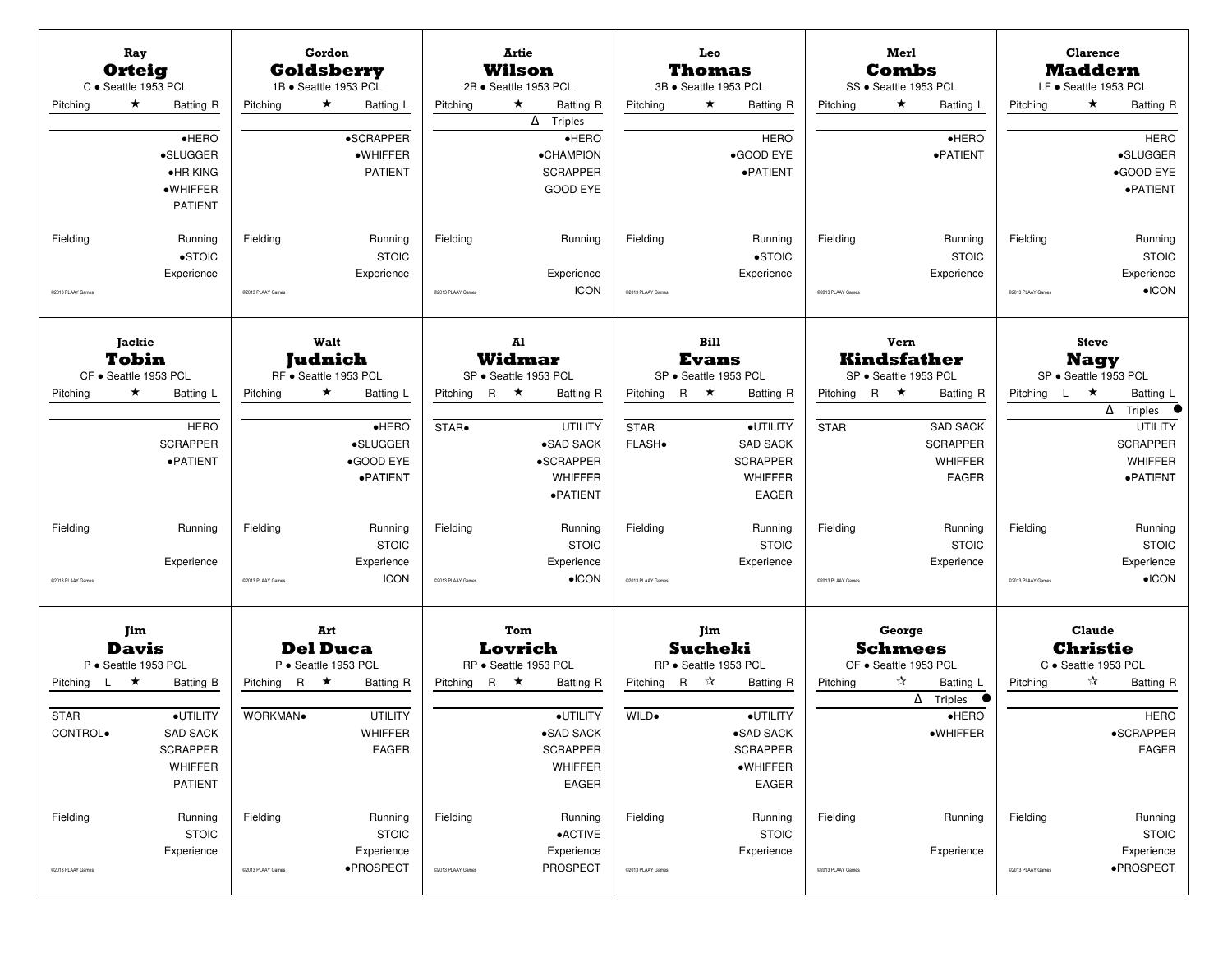| Pitching                                   | Les<br><b>Peden</b><br>C · Los Angeles 1953 PCL<br>☆<br><b>Batting R</b> | Pitching                      | <b>Fred</b><br><b>Richards</b><br>1B · Los Angeles 1953 PCL<br>$\star$<br>Batting L | Pitching                                                   | Frank<br>Di Prima<br>2B · Los Angeles 1953 PCL<br>$\star$<br><b>Batting R</b>    | Pitching                                     | <b>Bud</b><br><b>Hardin</b><br>3B/IF . Los Angeles 1953 PCL<br>$\star$<br><b>Batting R</b> | Pitching                      | Gene<br><b>Baker</b><br>SS . Los Angeles 1953 PCL<br>$\star$<br><b>Batting R</b> | Pitching                      | Dick<br>Smith<br>LF . Los Angeles 1953 PCL<br>$\star$<br>Batting R        |
|--------------------------------------------|--------------------------------------------------------------------------|-------------------------------|-------------------------------------------------------------------------------------|------------------------------------------------------------|----------------------------------------------------------------------------------|----------------------------------------------|--------------------------------------------------------------------------------------------|-------------------------------|----------------------------------------------------------------------------------|-------------------------------|---------------------------------------------------------------------------|
|                                            | $\bullet$ HERO<br>•SLUGGER<br>$\bullet$ WHIFFER                          |                               | <b>HERO</b><br>·SLUGGER                                                             |                                                            | $\bullet$ HERO<br>•GOOD EYE                                                      |                                              | $e$ HERO<br><b>SCRAPPER</b>                                                                |                               | <b>HERO</b><br>•HR KING<br>·PATIENT                                              |                               | ·UTILITY<br>•HR KING<br><b>WHIFFER</b><br>$\bullet$ PATIENT               |
| Fielding<br>C2013 PLAAY Games              | Running<br><b>STOIC</b><br>Experience                                    | Fielding<br>@2013 PLAAY Games | Running<br>$\bullet$ STOIC<br>Experience                                            | Fielding<br>@2013 PLAAY Games                              | Running<br>$\bullet$ STOIC<br>Experience<br><b>PROSPECT</b>                      | Fielding<br><b>IRON</b><br>@2013 PLAAY Games | Running<br><b>STOIC</b><br>Experience<br><b>PROSPECT</b>                                   | Fielding<br>@2013 PLAAY Games | Running<br>Experience                                                            | Fielding<br>@2013 PLAAY Games | Running<br>$\bullet$ STOIC<br>Experience                                  |
|                                            | <b>Bob</b><br><b>Talbot</b>                                              |                               | <b>Bob</b><br>Usher                                                                 |                                                            | Cal<br><b>McClish</b>                                                            |                                              | <b>Toe</b><br><b>Hatten</b>                                                                |                               | Ed<br><b>Chandler</b>                                                            |                               | <b>Bill</b><br><b>Moisan</b>                                              |
| Pitching                                   | CF . Los Angeles 1953 PCL<br>$\star$<br><b>Batting R</b>                 | Pitching                      | RF · Los Angeles 1953 PCL<br>$\star$<br><b>Batting R</b>                            | Pitching                                                   | SP · Los Angeles 1953 PCL<br>R $\star$<br>Batting B                              | L ★<br>Pitching                              | SP · Los Angeles 1953 PCL<br><b>Batting R</b>                                              | Pitching R $\star$            | SP · Los Angeles 1953 PCL<br><b>Batting R</b>                                    | Pitching                      | SP · Los Angeles 1953 PCL<br>R $\star$<br>Batting L                       |
|                                            | <b>HERO</b><br><b>GOOD EYE</b><br><b>EAGER</b>                           |                               | ·CHAMPION<br>•GOOD EYE                                                              | STAR.<br>CONTROL.                                          | ·SLUGGER<br>$\bullet$ HR KING<br><b>WHIFFER</b><br><b>EAGER</b>                  | STAR.<br><b>FLASH</b> .                      | $\overline{\bullet}$ SAD SACK<br><b>SCRAPPER</b><br><b>WHIFFER</b><br><b>EAGER</b>         | WORKMAN.<br>CONTROL.          | <b>UTILITY</b><br><b>SCRAPPER</b><br><b>EAGER</b>                                | <b>STAR</b><br>CONTROL.       | <b>HERO</b><br>·SLUGGER<br>·WHIFFER<br>$\bullet$ EAGER                    |
| Fielding                                   | Running<br>Experience                                                    | Fielding                      | Running<br>Experience                                                               | Fielding                                                   | Running<br><b>STOIC</b><br>Experience                                            | Fielding                                     | Running<br><b>STOIC</b><br>Experience                                                      | Fielding                      | Running<br><b>STOIC</b><br>Experience                                            | Fielding                      | Running<br><b>STOIC</b><br>Experience                                     |
| C2013 PLAAY Games                          |                                                                          | @2013 PLAAY Games             | <b>ICON</b>                                                                         | @2013 PLAAY Games                                          | $\bullet$ ICON                                                                   | @2013 PLAAY Games                            | <b>ICON</b>                                                                                | @2013 PLAAY Games             |                                                                                  | @2013 PLAAY Games             |                                                                           |
|                                            | William<br><b>Padget</b><br>P · Los Angeles 1953 PCL                     |                               | <b>Bob</b><br><b>Spicer</b><br>P · Los Angeles 1953 PCL                             |                                                            | Randy<br><b>Gumpert</b><br>RP . Los Angeles 1953 PCL                             |                                              | Alan<br>Ihde<br>RP · Los Angeles 1953 PCL                                                  |                               | Dixie<br>Upright<br>OF . Los Angeles 1953 PCL                                    |                               | Al<br><b>Evans</b><br>C . Los Angeles 1953 PCL                            |
| Pitching R $\star$<br>WORKMAN.<br>CONTROL. | <b>Batting R</b><br>·UTILITY<br>SAD SACK<br>$\bullet$ HR KING<br>WHIFFER | Pitching<br>CONTROL           | $\star$<br>Batting L<br><b>HERO</b><br>·CHAMPION<br>·WHIFFER                        | R $\star$<br>Pitching<br><b>STAR</b><br>FLASH.<br>CONTROL. | <b>Batting R</b><br><b>UTILITY</b><br><b>SCRAPPER</b><br><b>WHIFFER</b><br>EAGER | Pitching R $\star$<br>WORKMAN.               | <b>Batting R</b><br>$e$ HERO<br>CHAMPION<br>•HR KING<br>WHIFFER                            | Pitching                      | ☆<br>Batting L<br><b>•CHAMPION</b><br><b>SLUGGER</b><br>·WHIFFER<br>PATIENT      | Pitching                      | ☆<br>Batting R<br><b>HERO</b><br>•SCRAPPER<br>·WHIFFER<br>$\bullet$ EAGER |
| Fielding<br>02013 PLAAY Games              | Running<br><b>STOIC</b><br>Experience                                    | Fielding<br>@2013 PLAAY Games | Running<br><b>STOIC</b><br>Experience                                               | Fielding<br>@2013 PLAAY Games                              | Running<br><b>STOIC</b><br>Experience<br>ICON                                    | Fielding<br>@2013 PLAAY Games                | Running<br><b>STOIC</b><br>Experience                                                      | Fielding<br>@2013 PLAAY Games | Running<br>Experience<br><b>PROSPECT</b>                                         | Fielding<br>@2013 PLAAY Games | Running<br>$\bullet$ STOIC<br>Experience<br><b>ICON</b>                   |
|                                            |                                                                          |                               |                                                                                     |                                                            |                                                                                  |                                              |                                                                                            |                               |                                                                                  |                               |                                                                           |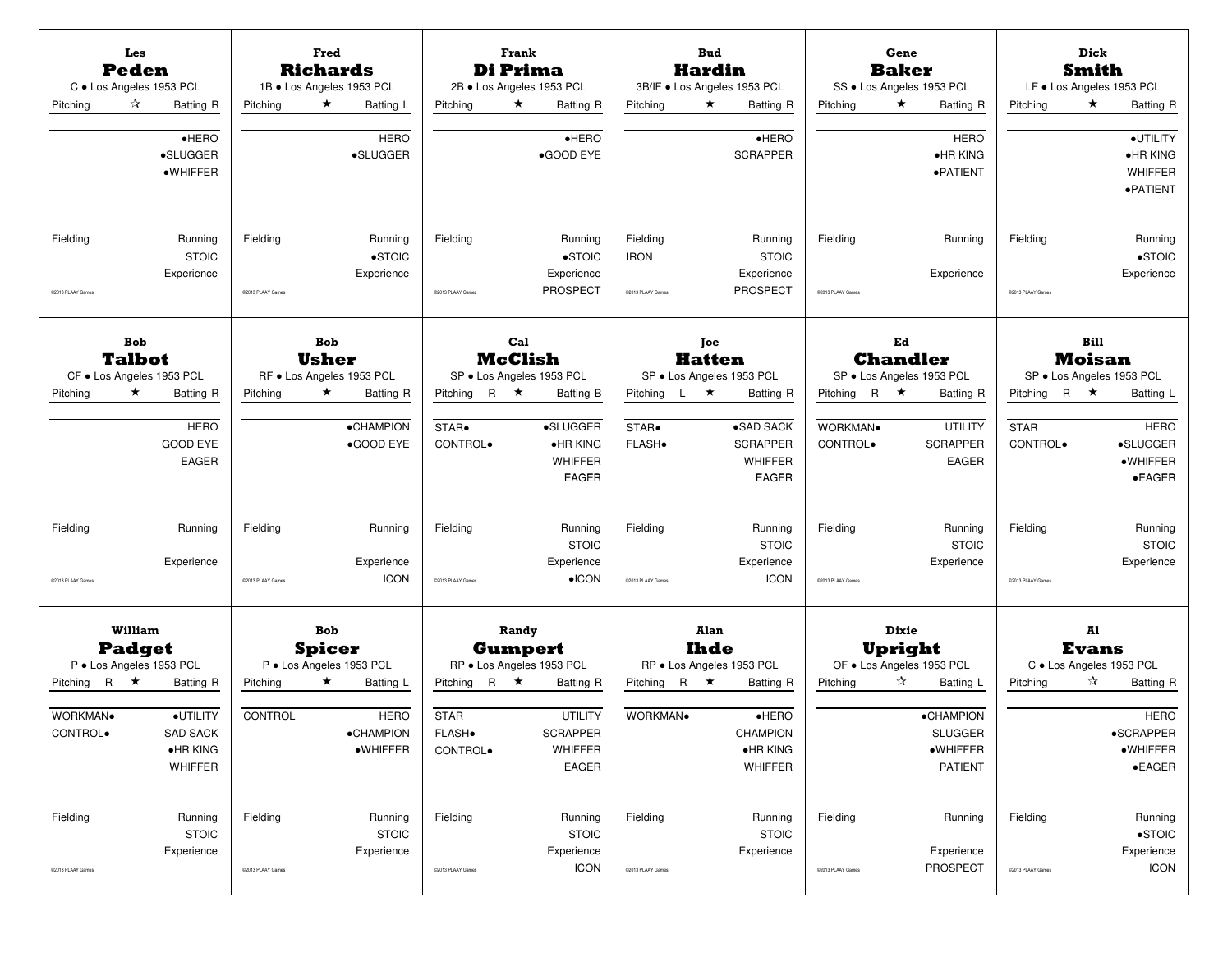| C · Portland 1953 PCL<br>Pitching                                             | Jim<br><b>Gladd</b><br>$\star$   | Batting R<br><b>HERO</b><br>•SCRAPPER<br>·WHIFFER                                          | Pitching                                | Hank<br>Arft<br>$\star$                    | 1B · Portland 1953 PCL<br>Batting L<br>·UTILITY<br>•SLUGGER<br>•HR KING<br>·WHIFFER<br>·PATIENT                                            | Pitching                                                 | Eddie<br>$\star$       | <b>Basinski</b><br>2B · Portland 1953 PCL<br><b>Batting R</b><br>•SCRAPPER<br>·WHIFFER<br>·PATIENT                                                                 | Pitching                                           | Don<br><b>Eggert</b><br>$\star$ | 3B · Portland 1953 PCL<br>Batting R<br>·UTILITY<br>•HR KING<br>·WHIFFER<br>·PATIENT                               | Pitching                                                  | <b>Frankie</b><br>Austin<br>$\star$ | SS · Portland 1953 PCL<br>Batting R<br><b>HERO</b><br>•SCRAPPER<br>•GOOD EYE                                                            | LF · Portland 1953 PCL<br>Pitching                                            | Herman<br><b>Reich</b><br>$\star$   | <b>Batting R</b><br><b>HERO</b><br>$\bullet$ HR KING<br>$\bullet$ EAGER                                 |
|-------------------------------------------------------------------------------|----------------------------------|--------------------------------------------------------------------------------------------|-----------------------------------------|--------------------------------------------|--------------------------------------------------------------------------------------------------------------------------------------------|----------------------------------------------------------|------------------------|--------------------------------------------------------------------------------------------------------------------------------------------------------------------|----------------------------------------------------|---------------------------------|-------------------------------------------------------------------------------------------------------------------|-----------------------------------------------------------|-------------------------------------|-----------------------------------------------------------------------------------------------------------------------------------------|-------------------------------------------------------------------------------|-------------------------------------|---------------------------------------------------------------------------------------------------------|
| Fielding<br>@2013 PLAAY Games                                                 |                                  | Running<br>$\bullet$ STOIC<br>Experience<br>$\bullet$ ICON                                 | Fielding<br>@2013 PLAAY Games           |                                            | Running<br>$\bullet$ STOIC<br>Experience<br>$\bullet$ ICON                                                                                 | Fielding<br>@2013 PLAAY Games                            |                        | Running<br>$\bullet$ STOIC<br>Experience<br><b>ICON</b>                                                                                                            | Fielding<br>@2013 PLAAY Games                      |                                 | Running<br>$\bullet$ STOIC<br>Experience<br><b>PROSPECT</b>                                                       | Fielding<br>@2013 PLAAY Games                             |                                     | Running<br>Experience<br><b>ICON</b>                                                                                                    | Fielding<br>@2013 PLAAY Games                                                 |                                     | Running<br>$\bullet$ STOIC<br>Experience<br><b>ICON</b>                                                 |
| CF · Portland 1953 PCL<br>Pitching<br>Fielding                                | Jim<br><b>Russell</b><br>$\star$ | Batting B<br>$e$ HERO<br>$\bullet$ SCRAPPER<br><b>PATIENT</b><br>Running<br>Experience     | Pitching<br>Fielding                    | <b>Fletcher</b><br><b>Robbe</b><br>$\star$ | RF · Portland 1953 PCL<br>Batting L<br>·CHAMPION<br>•GOOD EYE<br>·PATIENT<br>Running<br><b>STOIC</b><br>Experience                         | Pitching L $\star$<br><b>STAR</b><br>CONTROL<br>Fielding | Glenn<br><b>Elliot</b> | SP · Portland 1953 PCL<br>Batting B<br><b>UTILITY</b><br><b>SAD SACK</b><br><b>SCRAPPER</b><br><b>WHIFFER</b><br>·PATIENT<br>Running<br><b>STOIC</b><br>Experience | Pitching $L \star$<br><b>STAR</b><br>Fielding      | Jay<br><b>Heard</b>             | SP · Portland 1953 PCL<br>Batting L<br><b>SCRAPPER</b><br><b>WHIFFER</b><br>Running<br><b>STOIC</b><br>Experience | Pitching $L \star$<br><b>STAR</b><br>CONTROL.<br>Fielding | Royce<br>Lint                       | SP · Portland 1953 PCL<br>Batting L<br>·UTILITY<br>•SCRAPPER<br><b>WHIFFER</b><br><b>EAGER</b><br>Running<br><b>STOIC</b><br>Experience | SP · Portland 1953 PCL<br>Pitching R $\star$<br>STAR.<br>CONTROL.<br>Fielding | Lyman<br>Linde                      | Batting R<br><b>SAD SACK</b><br><b>WHIFFER</b><br><b>EAGER</b><br>Running<br><b>STOIC</b><br>Experience |
| C2013 PLAAY Games<br>SP · Portland 1953 PCL<br>Pitching R $\star$<br>WORKMAN. | Red<br><b>Adams</b>              | <b>ICON</b><br><b>Batting R</b><br>•SAD SACK<br><b>SCRAPPER</b><br><b>WHIFFER</b><br>EAGER | @2013 PLAAY Games<br>Pitching R $\star$ | <b>Fred</b><br><b>Sanford</b>              | <b>PROSPECT</b><br>SP · Portland 1953 PCL<br><b>Batting B</b><br>·UTILITY<br><b>SAD SACK</b><br><b>SCRAPPER</b><br>WHIFFER<br><b>EAGER</b> | @2013 PLAAY Games<br>Pitching R $\star$                  | Larry<br><b>Ward</b>   | <b>ICON</b><br>P · Portland 1953 PCL<br><b>Batting R</b><br><b>UTILITY</b><br><b>SCRAPPER</b><br>·WHIFFER<br>EAGER                                                 | @2013 PLAAY Games<br>Pitching R $\star$<br>CONTROL | Dick<br><b>Waibel</b>           | RP · Portland 1953 PCL<br>Batting L<br><b>SAD SACK</b><br><b>SCRAPPER</b><br>WHIFFER<br>EAGER                     | @2013 PLAAY Games<br>Pitching                             | Aaron<br>☆                          | <b>Robinson</b><br>C · Portland 1953 PCL<br>Batting L<br>·SLUGGER<br>•HR KING<br>·WHIFFER<br><b>PATIENT</b>                             | @2013 PLAAY Games<br>UT . Portland 1953 PCL<br>Pitching                       | <b>Charley</b><br><b>Grant</b><br>☆ | $\bullet$ ICON<br>Batting R<br><b>UTILITY</b><br>•SLUGGER<br>·HR KING<br>WHIFFER<br>·PATIENT            |
| Fielding<br>02013 PLAAY Games                                                 |                                  | Running<br><b>STOIC</b><br>Experience<br><b>ICON</b>                                       | Fielding<br>@2013 PLAAY Games           |                                            | Running<br><b>STOIC</b><br>Experience<br><b>ICON</b>                                                                                       | Fielding<br>@2013 PLAAY Games                            |                        | Running<br><b>STOIC</b><br>Experience                                                                                                                              | Fielding<br>@2013 PLAAY Games                      |                                 | Running<br><b>STOIC</b><br>Experience<br><b>PROSPECT</b>                                                          | Fielding<br>@2013 PLAAY Games                             |                                     | Running<br><b>STOIC</b><br>Experience<br><b>ICON</b>                                                                                    | Fielding<br>@2013 PLAAY Games                                                 |                                     | Running<br><b>STOIC</b><br>Experience<br>·PROSPECT                                                      |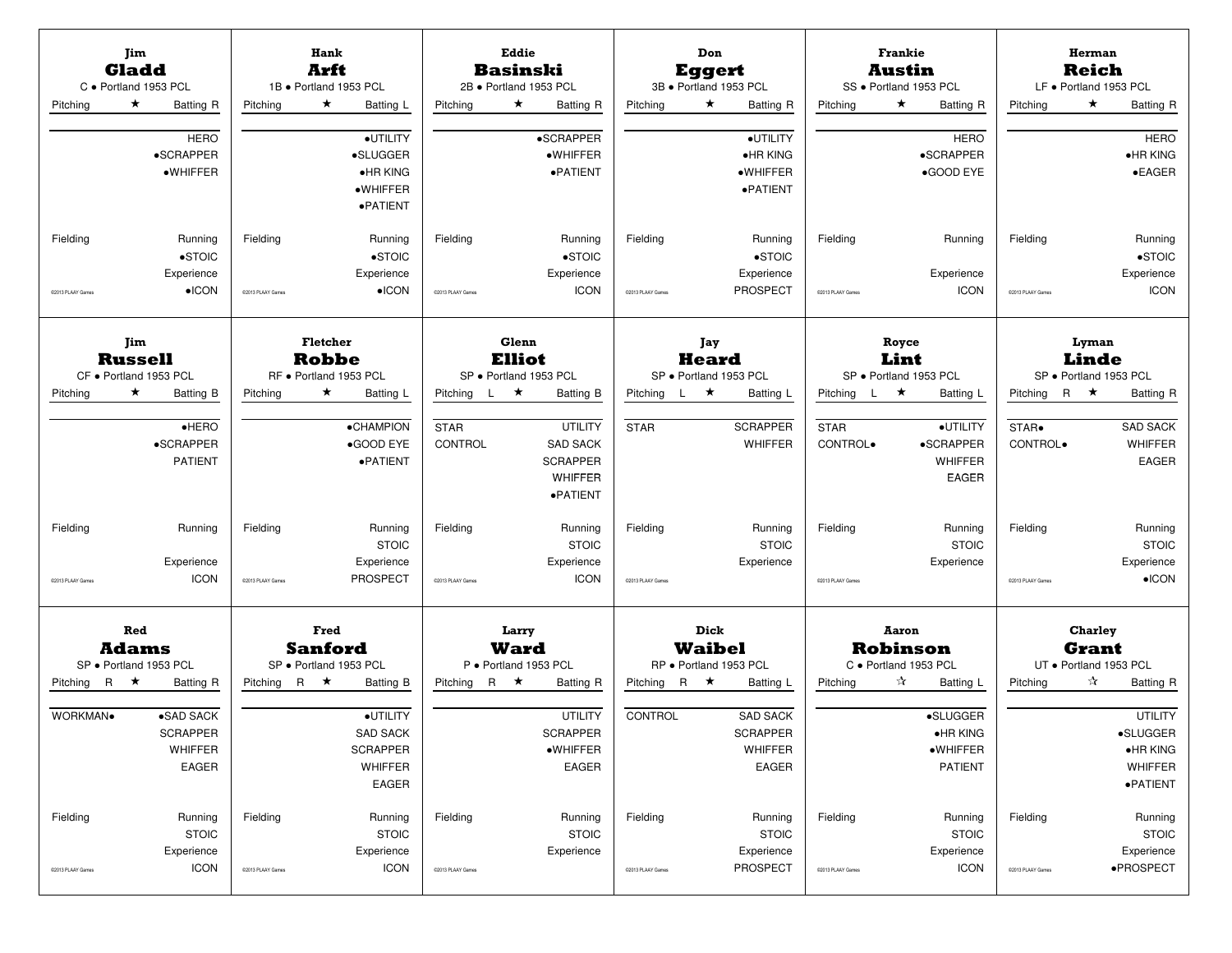|                                     | <b>Anthony</b><br>Tornay<br>C · San Francisco 1953 PCL                                       |                               | <b>Sam</b><br><b>Vico</b><br>1B · San Francisco 1953 PCL                                        |                                       | Jimmy<br>Moran<br>2B · San Francisco 1953 PCL                                  |                               | Oliver<br>Cheso<br>3B · San Francisco 1953 PCL                                                        |                               | <b>Charles</b><br><b>Righetti</b><br>SS · San Francisco 1953 PCL    |                                              | Frank<br><b>Kalin</b><br>LF · San Francisco 1953 PCL                                                                           |
|-------------------------------------|----------------------------------------------------------------------------------------------|-------------------------------|-------------------------------------------------------------------------------------------------|---------------------------------------|--------------------------------------------------------------------------------|-------------------------------|-------------------------------------------------------------------------------------------------------|-------------------------------|---------------------------------------------------------------------|----------------------------------------------|--------------------------------------------------------------------------------------------------------------------------------|
| Pitching                            | $\star$<br>Batting R<br>·UTILITY<br>•SCRAPPER<br>$\bullet$ EAGER                             | Pitching                      | ★<br>Batting L<br>$e$ HERO<br>·PATIENT                                                          | Pitching                              | ★<br><b>Batting R</b><br>$e$ HERO<br>•SCRAPPER<br>•GOOD EYE<br>$\bullet$ EAGER | Pitching                      | ★<br>Batting R<br><b>HERO</b><br>·PATIENT                                                             | Pitching                      | $\star$<br>Batting R<br>•SCRAPPER                                   | Pitching                                     | $\star$<br><b>Batting R</b><br><b>HERO</b><br>$\bullet$ HR KING<br>·WHIFFER<br><b>PATIENT</b>                                  |
| Fielding<br>02013 PLAAY Games       | Running<br>$\bullet$ STOIC<br>Experience                                                     | Fielding<br>@2013 PLAAY Games | Running<br>$\bullet$ STOIC<br>Experience<br>$\bullet$ ICON                                      | Fielding<br>@2013 PLAAY Games         | Running<br>Experience                                                          | Fielding<br>@2013 PLAAY Games | Running<br>$\bullet$ STOIC<br>Experience<br>·PROSPECT                                                 | Fielding<br>@2013 PLAAY Games | Running<br><b>STOIC</b><br>Experience<br>·PROSPECT                  | Fielding<br><b>IRON</b><br>@2013 PLAAY Games | Running<br>$\bullet$ STOIC<br>Experience<br><b>ICON</b>                                                                        |
|                                     | Al<br>Lyons                                                                                  |                               | <b>Sal</b><br><b>Taormina</b>                                                                   |                                       | Elmer<br><b>Singleton</b>                                                      |                               | <b>Bill</b><br><b>Boemler</b>                                                                         |                               | <b>Bill</b><br><b>Bradford</b>                                      |                                              | A1<br>Lien                                                                                                                     |
| Pitching                            | CF · San Francisco 1953 PCL<br>$\star$<br>Batting R                                          | Pitching                      | RF · San Francisco 1953 PCL<br>$\star$<br>Batting L                                             | R $\star$<br>Pitching                 | SP · San Francisco 1953 PCL<br><b>Batting R</b>                                | Pitching $L \star$            | SP · San Francisco 1953 PCL<br>Batting L                                                              | Pitching R $\star$            | SP · San Francisco 1953 PCL<br>Batting R                            | Pitching L                                   | SP · San Francisco 1953 PCL<br>$\star$<br><b>Batting B</b>                                                                     |
|                                     | $e$ HERO<br>·SLUGGER<br>•HR KING<br>·WHIFFER<br>·PATIENT                                     |                               | <b>HERO</b><br>·WHIFFER<br><b>PATIENT</b>                                                       | <b>STAR</b><br>CONTROL.               | <b>UTILITY</b><br>·SAD SACK<br><b>SCRAPPER</b><br><b>WHIFFER</b><br>·PATIENT   | WORKMAN.<br>FLASH.<br>WILD.   | WHIFFER<br><b>EAGER</b>                                                                               | STAR.                         | ·UTILITY<br>•SAD SACK<br><b>SCRAPPER</b><br>WHIFFER<br><b>EAGER</b> | CONTROL                                      | $\bullet$ HERO<br>$\bullet$ SLUGGER<br>$\bullet$ HR KING<br><b>WHIFFER</b>                                                     |
| Fielding                            | Running<br>$\bullet$ STOIC<br>Experience                                                     | Fielding                      | Running<br>$\bullet$ STOIC<br>Experience                                                        | Fielding                              | Running<br><b>STOIC</b><br>Experience                                          | Fielding                      | Running<br><b>STOIC</b><br>Experience                                                                 | Fielding                      | Running<br><b>STOIC</b><br>Experience                               | Fielding                                     | Running<br><b>STOIC</b><br>Experience                                                                                          |
| C2013 PLAAY Games                   | <b>ICON</b>                                                                                  | @2013 PLAAY Games             |                                                                                                 | @2013 PLAAY Games                     | <b>ICON</b>                                                                    | 02013 PLAAY Games             | ·PROSPECT                                                                                             | @2013 PLAAY Games             |                                                                     | @2013 PLAAY Games                            | <b>ICON</b>                                                                                                                    |
|                                     | Windy<br><b>McCall</b><br>P · San Francisco 1953 PCL                                         |                               | Ted<br><b>Shandor</b><br>RP · San Francisco 1953 PCL                                            |                                       | <b>Bob</b><br><b>Muncrief</b><br>RP · San Francisco 1953 PCL                   |                               | Walt<br>Clough<br>RP · San Francisco 1953 PCL                                                         |                               | <b>Dale</b><br><b>McCawley</b><br>OF . San Francisco 1953 PCL       |                                              | Jerry<br><b>Zuvela</b><br>OF . San Francisco 1953 PCL                                                                          |
| Pitching L<br><b>STAR</b><br>FLASH. | $\star$<br>Batting L<br>·UTILITY<br>·SLUGGER<br>$\bullet$ HR KING<br>WHIFFER<br><b>EAGER</b> | Pitching R $\star$            | <b>Batting R</b><br><b>UTILITY</b><br>•SAD SACK<br><b>SCRAPPER</b><br>WHIFFER<br><b>PATIENT</b> | Pitching R $\star$<br>ACE.<br>CONTROL | <b>Batting R</b><br><b>SAD SACK</b><br><b>SCRAPPER</b><br>WHIFFER<br>EAGER     | Pitching R $\star$            | <b>Batting R</b><br><b>UTILITY</b><br><b>SAD SACK</b><br><b>SCRAPPER</b><br>WHIFFER<br><b>PATIENT</b> | Pitching                      | $\star$<br><b>Batting R</b><br>•SCRAPPER<br>·WHIFFER<br>·PATIENT    | Pitching                                     | ★<br>Batting L<br>$\overline{\Delta}$ Triples<br>$\bullet$ HERO<br>$\bullet$ HR KING<br>$\bullet$ WHIFFER<br>$\bullet$ PATIENT |
| Fielding<br>02013 PLAAY Games       | Running<br><b>STOIC</b><br>Experience                                                        | Fielding<br>@2013 PLAAY Games | Running<br>Experience<br><b>PROSPECT</b>                                                        | Fielding<br>@2013 PLAAY Games         | Running<br><b>STOIC</b><br>Experience<br><b>ICON</b>                           | Fielding<br>@2013 PLAAY Games | Running<br><b>STOIC</b><br>Experience                                                                 | Fielding<br>@2013 PLAAY Games | Running<br><b>STOIC</b><br>Experience                               | Fielding<br>@2013 PLAAY Games                | Running<br>$\bullet$ STOIC<br>Experience<br>PROSPECT                                                                           |
|                                     |                                                                                              |                               |                                                                                                 |                                       |                                                                                |                               |                                                                                                       |                               |                                                                     |                                              |                                                                                                                                |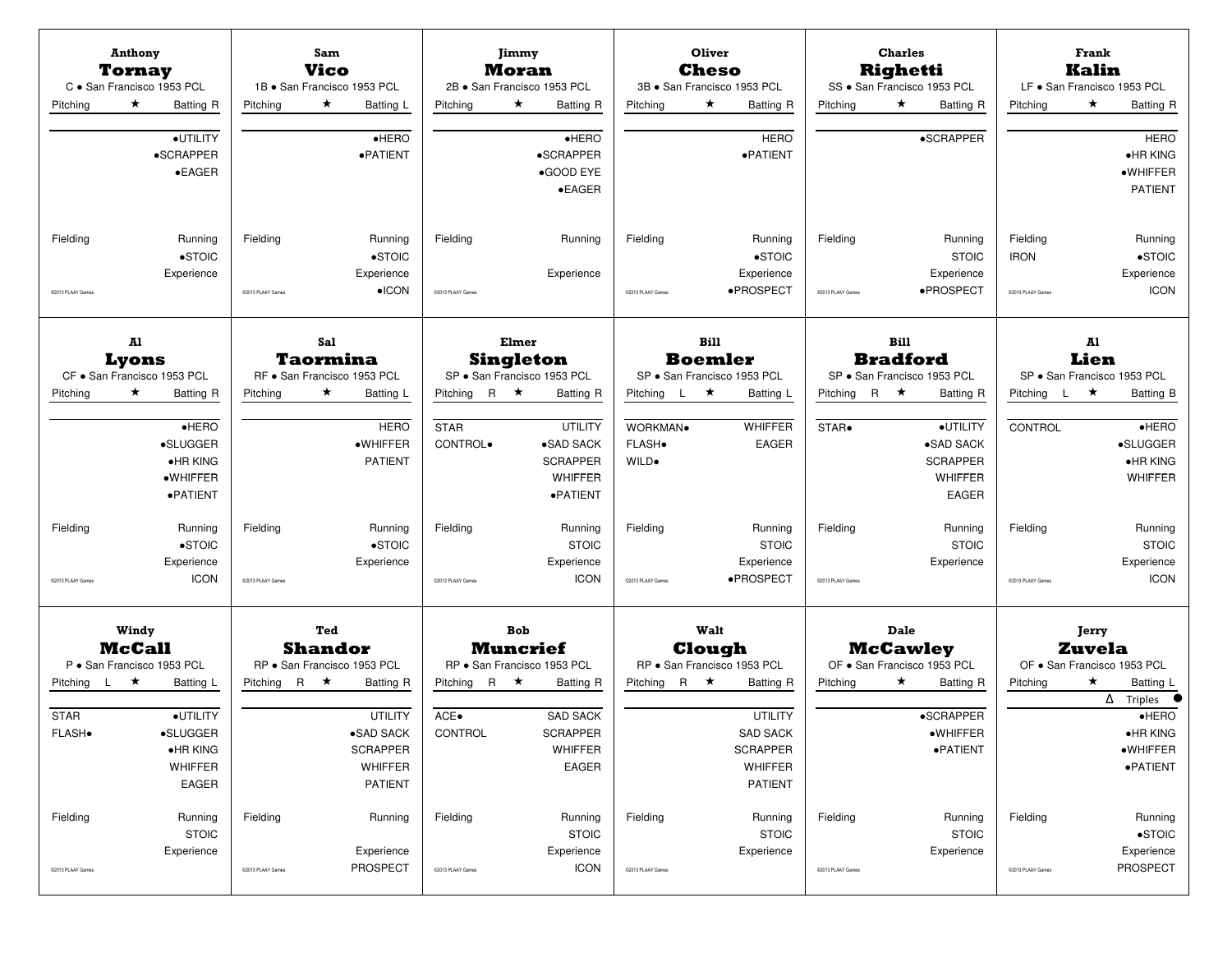| Red<br><b>Mathis</b><br>C · San Diego 1953 PCL                                                                       | Tom<br>Alston<br>1Bo San Diego 1953 PCL                                                                                 | A1<br><b>Federoff</b><br>2B · San Diego 1953 PCL                                                     | Jack<br><b>Merson</b><br>3B · San Diego 1953 PCL                                                                                      | <b>Buddy</b><br><b>Peterson</b><br>SS. San Diego 1953 PCL                                                | Earl<br><b>Rapp</b><br>LF · San Diego 1953 PCL                                                                                |
|----------------------------------------------------------------------------------------------------------------------|-------------------------------------------------------------------------------------------------------------------------|------------------------------------------------------------------------------------------------------|---------------------------------------------------------------------------------------------------------------------------------------|----------------------------------------------------------------------------------------------------------|-------------------------------------------------------------------------------------------------------------------------------|
| $\star$<br>Pitching<br>Batting R<br>·UTILITY<br>$\bullet$ EAGER                                                      | $\star$<br>Pitching<br>Batting L<br><b>HERO</b><br>•HR KING<br>·WHIFFER                                                 | $\star$<br>Pitching<br>Batting R<br>$\bullet$ HERO<br><b>SCRAPPER</b><br>•GOOD EYE                   | $\star$<br>Pitching<br>Batting R<br>·UTILITY<br>•SCRAPPER<br>•GOOD EYE                                                                | $\star$<br>Pitching<br><b>Batting R</b><br>$\bullet$ HERO<br>•SCRAPPER<br>•GOOD EYE                      | $\star$<br>Pitching<br>Batting L<br><b>•CHAMPION</b><br>$\bullet$ HR KING<br>$\bullet$ WHIFFER<br><b>PATIENT</b>              |
| Running<br>Fielding<br>$\bullet$ STOIC<br>Experience<br><b>PROSPECT</b><br>C2013 PLAAY Games                         | Fielding<br>Running<br>Experience<br><b>PROSPECT</b><br>02013 PLAAY Games                                               | Fielding<br>Running<br>IRON.<br>Experience<br>@2013 PLAAY Games                                      | Fielding<br>Running<br><b>IRON</b><br>$\bullet$ STOIC<br>Experience<br>·PROSPECT<br>@2013 PLAAY Games                                 | Fielding<br>Running<br>IRON.<br>Experience<br>·PROSPECT<br>02013 PLAAY Games                             | Fielding<br>Running<br>Experience<br>$\bullet$ ICON<br>@2013 PLAAY Games                                                      |
| Dick<br><b>Faber</b><br>CF · San Diego 1953 PCL<br>$\star$<br>Pitching<br>Batting L<br>$\Delta$ Triples<br>$\bullet$ | Walt<br><b>Pocekay</b><br>RF/C · San Diego 1953 PCL<br>$\star$<br>Pitching<br>Batting L                                 | Memo<br>Luna<br>SP · San Diego 1953 PCL<br>Pitching L $\star$<br>Batting L                           | <b>Bob</b><br><b>Kerrigan</b><br>SP · San Diego 1953 PCL<br>Pitching L $\star$<br>Batting L                                           | Cliff<br><b>Fannin</b><br>SP · San Diego 1953 PCL<br>Pitching R $\star$<br>Batting L                     | William<br>Thomason<br>SP · San Diego 1953 PCL<br>Pitching R $\star$<br>Batting R                                             |
| $\bullet$ HR KING<br>·WHIFFER<br>$\bullet$ EAGER                                                                     | $e$ HERO<br>•HR KING<br><b>GOOD EYE</b>                                                                                 | ·UTILITY<br>ACE.<br><b>SAD SACK</b><br><b>SCRAPPER</b><br><b>WHIFFER</b>                             | <b>STAR</b><br><b>UTILITY</b><br>CONTROL.<br><b>SAD SACK</b><br><b>SCRAPPER</b><br><b>WHIFFER</b>                                     | $\bullet$ HERO<br><b>STAR</b><br>FLASH.<br><b>SCRAPPER</b><br><b>WHIFFER</b><br>CONTROL.<br><b>EAGER</b> | ·UTILITY<br>FLASH.<br><b>SAD SACK</b><br>WILD.<br><b>SCRAPPER</b><br><b>WHIFFER</b><br>EAGER                                  |
| Fielding<br>Running<br>Experience<br>·PROSPECT<br>@2013 PLAAY Games                                                  | Fielding<br>Running<br><b>IRON</b><br><b>STOIC</b><br>Experience<br><b>PROSPECT</b><br>@2013 PLAAY Games                | Fielding<br>Running<br><b>STOIC</b><br>Experience<br>·PROSPECT<br>@2013 PLAAY Games                  | Fielding<br>Running<br><b>STOIC</b><br>Experience<br>@2013 PLAAY Games                                                                | Fielding<br>Running<br><b>STOIC</b><br>Experience<br><b>ICON</b><br>@2013 PLAAY Games                    | Fielding<br>Running<br><b>STOIC</b><br>Experience<br><b>PROSPECT</b><br>@2013 PLAAY Games                                     |
| <b>Theolic</b><br><b>Smith</b><br>SP · San Diego 1953 PCL                                                            | Lloyd<br><b>Dickey</b><br>SP · San Diego 1953 PCL                                                                       | <b>Bob</b><br><b>Malloy</b><br>RP · San Diego 1953 PCL                                               | Al<br><b>Benton</b><br>RP · San Diego 1953 PCL                                                                                        | Mike<br><b>Murray</b><br>IF . San Diego 1953 PCL                                                         | Joe<br><b>Grace (PL)</b><br>OF . San Diego 1953 PCL                                                                           |
| Pitching R $\star$<br>Batting B<br>$\Delta$ Triples<br>WORKMAN.                                                      | Pitching L $\star$<br>Batting L<br><b>UTILITY</b><br><b>STAR</b><br>•SAD SACK<br>CONTROL.<br><b>SCRAPPER</b><br>WHIFFER | Pitching<br>R $\star$<br>Batting<br>·UTILITY<br>●SAD SACK<br><b>SCRAPPER</b><br>·WHIFFER<br>·PATIENT | Pitching R $\star$<br><b>Batting R</b><br>·UTILITY<br><b>STAR</b><br><b>SAD SACK</b><br><b>SCRAPPER</b><br>WHIFFER<br>$\bullet$ EAGER | ☆<br>Pitching<br>Batting L<br><b>UTILITY</b><br><b>SCRAPPER</b><br>·PATIENT                              | ☆<br>Pitching<br>Batting L<br>$\overline{\mathbf{r}}$ for season<br>$\bullet$ HERO<br>$\bullet$ SCRAPPER<br>$\bullet$ PATIENT |
| Fielding<br>Running<br><b>STOIC</b><br>Experience<br><b>ICON</b><br>@2013 PLAAY Games                                | Fielding<br>Running<br>Experience<br>@2013 PLAAY Games                                                                  | Fielding<br>Running<br><b>STOIC</b><br>Experience<br><b>ICON</b><br>@2013 PLAAY Games                | Fielding<br>Running<br><b>STOIC</b><br>Experience<br><b>ICON</b><br>@2013 PLAAY Games                                                 | Fielding<br>Running<br>Experience<br><b>PROSPECT</b><br>@2013 PLAAY Games                                | Fielding<br>Running<br>Experience<br><b>ICON</b><br>@2013 PLAAY Games                                                         |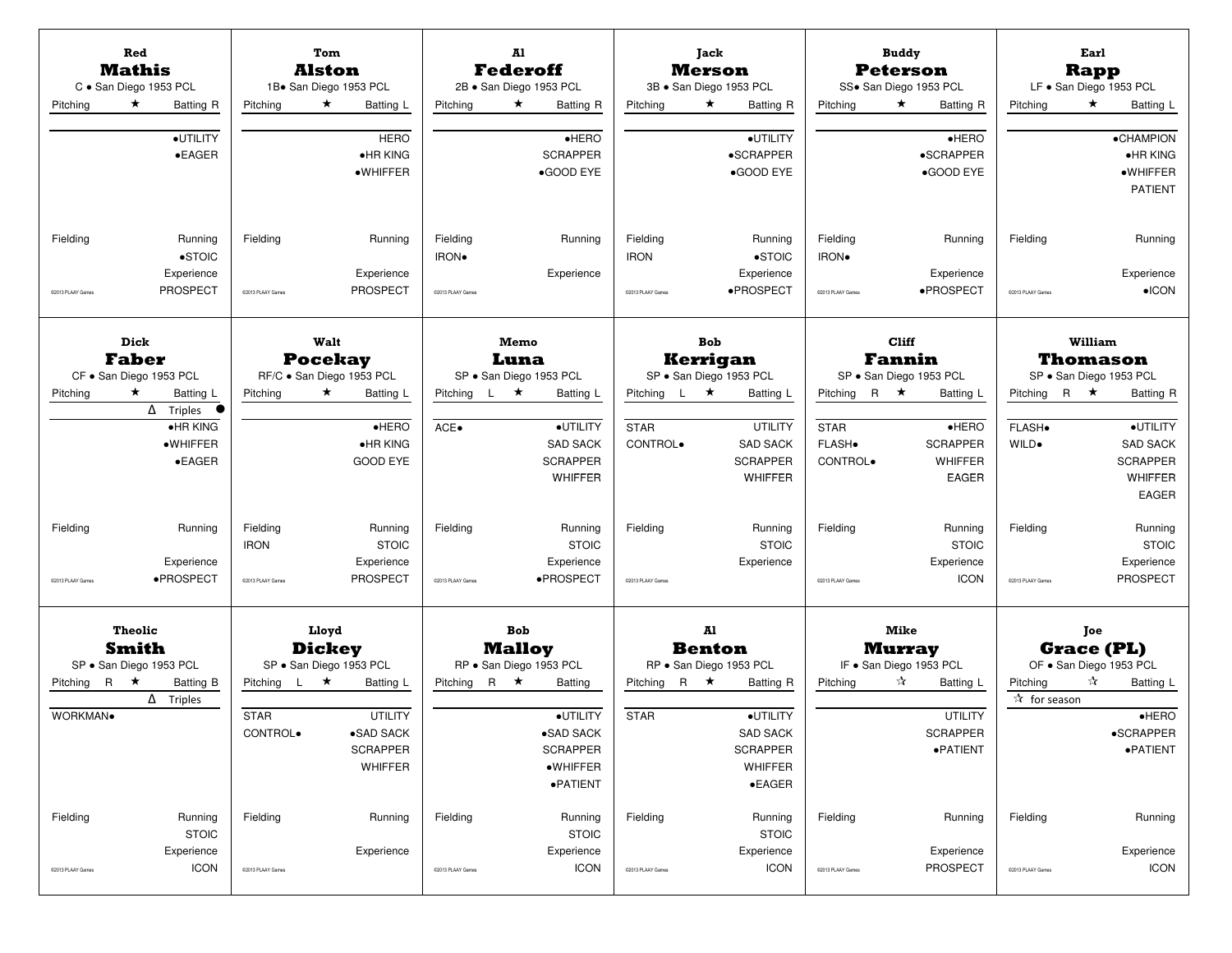| Lenny<br><b>Neal</b><br>C · Oakland 1953 PCL<br>$\star$<br>Pitching | Batting R                                                  | Pitching                                                 | Jim<br><b>Marshall</b><br>1B · Oakland 1953 PCL<br>★<br>Batting L<br>$\overline{\Delta}$ Triples<br>$\bullet$ | Pitching                       | Lorenzo<br>Davis<br>2B · Oakland 1953 PCL<br>★<br><b>Batting R</b>                     | Pitching                                                | Spider<br><b>Jorgensen</b><br>3B · Oakland 1953 PCL<br>$\star$<br>Batting L                  | Pitching                                     | Johnny<br><b>Bero</b><br>SS · Oakland 1953 PCL<br>★<br>Batting L                      | Pitching                      | Pete<br><b>Milne</b><br>LF . Oakland 1953 PCL<br>★<br>Batting L<br>$\overline{\Delta}$ Triples  |
|---------------------------------------------------------------------|------------------------------------------------------------|----------------------------------------------------------|---------------------------------------------------------------------------------------------------------------|--------------------------------|----------------------------------------------------------------------------------------|---------------------------------------------------------|----------------------------------------------------------------------------------------------|----------------------------------------------|---------------------------------------------------------------------------------------|-------------------------------|-------------------------------------------------------------------------------------------------|
|                                                                     | ·UTILITY<br><b>GOOD EYE</b><br><b>EAGER</b>                |                                                          | HERO<br>·SLUGGER<br>•HR KING                                                                                  |                                | <b>HERO</b><br>•GOOD EYE<br><b>EAGER</b>                                               |                                                         | $\bullet$ HERO<br><b>GOOD EYE</b><br>·PATIENT                                                |                                              | <b>UTILITY</b><br>$\bullet$ HR KING<br>·WHIFFER<br><b>PATIENT</b>                     |                               | $\bullet$ HERO<br><b>•CHAMPION</b><br>•SCRAPPER<br>·PATIENT                                     |
| Fielding<br>C2013 PLAAY Games                                       | Running<br>$\bullet$ STOIC<br>Experience                   | Fielding<br>@2013 PLAAY Games                            | Running<br>Experience<br><b>PROSPECT</b>                                                                      | Fielding<br>C2013 PLAAY Games  | Running<br><b>STOIC</b><br>Experience<br><b>ICON</b>                                   | Fielding<br><b>IRON</b><br>@2013 PLAAY Games            | Running<br>$\bullet$ STOIC<br>Experience                                                     | Fielding<br><b>IRON</b><br>@2013 PLAAY Games | Running<br><b>STOIC</b><br>Experience                                                 | Fielding<br>@2013 PLAAY Games | Running<br>Experience                                                                           |
| <b>Sam</b><br><b>Chapman</b><br>CF · Oakland 1953 PCL               |                                                            |                                                          | <b>Bill</b><br><b>Howerton</b>                                                                                |                                | A1<br><b>Gettel</b>                                                                    |                                                         | George<br><b>Bamberger</b><br>SP · Oakland 1953 PCL                                          |                                              | <b>James</b><br><b>Atkins</b>                                                         |                               | <b>Tesse</b><br><b>Flores (PL)</b><br>SP · Oakland 1953 PCL                                     |
| $\star$<br>Pitching                                                 | Batting R                                                  | Pitching                                                 | RF · Oakland 1953 PCL<br>$\star$<br>Batting L                                                                 | <b>R</b> ★<br>Pitching         | SP · Oakland 1953 PCL<br><b>Batting R</b>                                              | Pitching R $\star$                                      | <b>Batting R</b>                                                                             | Pitching                                     | SP · Oakland 1953 PCL<br>R $\star$<br>Batting L                                       | Pitching R $\star$            | <b>Batting R</b>                                                                                |
|                                                                     | $\bullet$ HERO<br>•HR KING                                 |                                                          | ·SLUGGER<br><b>HR KING</b><br>·WHIFFER<br>·PATIENT                                                            | <b>STAR</b><br>CONTROL         | •SCRAPPER<br><b>EAGER</b>                                                              | <b>WORKMAN</b>                                          | <b>SAD SACK</b><br><b>SCRAPPER</b><br>WHIFFER                                                |                                              | <b>UTILITY</b><br><b>SCRAPPER</b><br>$\bullet$ WHIFFER<br>$\bullet$ EAGER             | CONTROL                       | ·UTILITY<br>•SAD SACK<br><b>SCRAPPER</b><br><b>WHIFFER</b><br>$\bullet$ PATIENT                 |
| Fielding                                                            | Running<br>$\bullet$ STOIC<br>Experience                   | Fielding                                                 | Running<br>$\bullet$ STOIC<br>Experience                                                                      | Fielding                       | Running<br><b>STOIC</b><br>Experience                                                  | Fielding                                                | Running<br><b>STOIC</b><br>Experience                                                        | Fielding                                     | Running<br><b>STOIC</b><br>Experience                                                 | Fielding                      | Running<br><b>STOIC</b><br>Experience                                                           |
| C2013 PLAAY Games                                                   | <b>ICON</b>                                                | @2013 PLAAY Games                                        |                                                                                                               | @2013 PLAAY Games              | <b>ICON</b>                                                                            | @2013 PLAAY Games                                       |                                                                                              | @2013 PLAAY Games                            |                                                                                       | @2013 PLAAY Games             | <b>ICON</b>                                                                                     |
| <b>Billy Joe</b><br><b>Waters (PL)</b><br>P · Oakland 1953 PCL      |                                                            |                                                          | Don<br><b>Ferrarase</b><br>P · Oakland 1953 PCL                                                               |                                | <b>Bob</b><br><b>Murphy</b><br>P · Oakland 1953 PCL                                    |                                                         | Con<br><b>Dempsey</b><br>RP · Oakland 1953 PCL                                               |                                              | Eddie<br><b>Lake</b><br>UT . Oakland 1953 PCL                                         |                               | Art<br>Cuitti<br>C/OF . Oakland 1953 PCL                                                        |
| Pitching R $\star$<br>$\star$ for season<br>WORKMAN.<br>CONTROL.    | Batting R<br><b>SAD SACK</b><br><b>SCRAPPER</b><br>PATIENT | Pitching L $\star$<br><b>STRUGGLER</b><br>FLASH.<br>WILD | <b>Batting R</b><br>·UTILITY<br><b>SAD SACK</b><br><b>SCRAPPER</b><br>$\bullet$ WHIFFER                       | R $\star$<br>Pitching<br>WILD. | <b>Batting R</b><br>·UTILITY<br><b>SAD SACK</b><br><b>SCRAPPER</b><br>WHIFFER<br>EAGER | Pitching R $\star$<br><b>WORKMAN</b><br>FLASH.<br>WILD. | <b>Batting R</b><br><b>UTILITY</b><br><b>SAD SACK</b><br><b>SCRAPPER</b><br>WHIFFER<br>EAGER | Pitching                                     | ☆<br><b>Batting R</b><br>·UTILITY<br>$\bullet$ SCRAPPER<br>·WHIFFER<br><b>PATIENT</b> | Pitching                      | ☆<br><b>Batting R</b><br><b>HERO</b><br><b>SCRAPPER</b><br>$\bullet$ WHIFFER<br>$\bullet$ EAGER |
| Fielding<br>@2013 PLAAY Games                                       | Running<br><b>STOIC</b><br>Experience<br>PROSPECT          | Fielding<br>@2013 PLAAY Games                            | Running<br><b>STOIC</b><br>Experience<br><b>PROSPECT</b>                                                      | Fielding<br>@2013 PLAAY Games  | Running<br><b>STOIC</b><br>Experience<br>PROSPECT                                      | Fielding<br>@2013 PLAAY Games                           | Running<br><b>STOIC</b><br>Experience                                                        | Fielding<br>@2013 PLAAY Games                | Running<br><b>STOIC</b><br>Experience<br><b>ICON</b>                                  | Fielding<br>@2013 PLAAY Games | Running<br>$\bullet$ STOIC<br>Experience<br>PROSPECT                                            |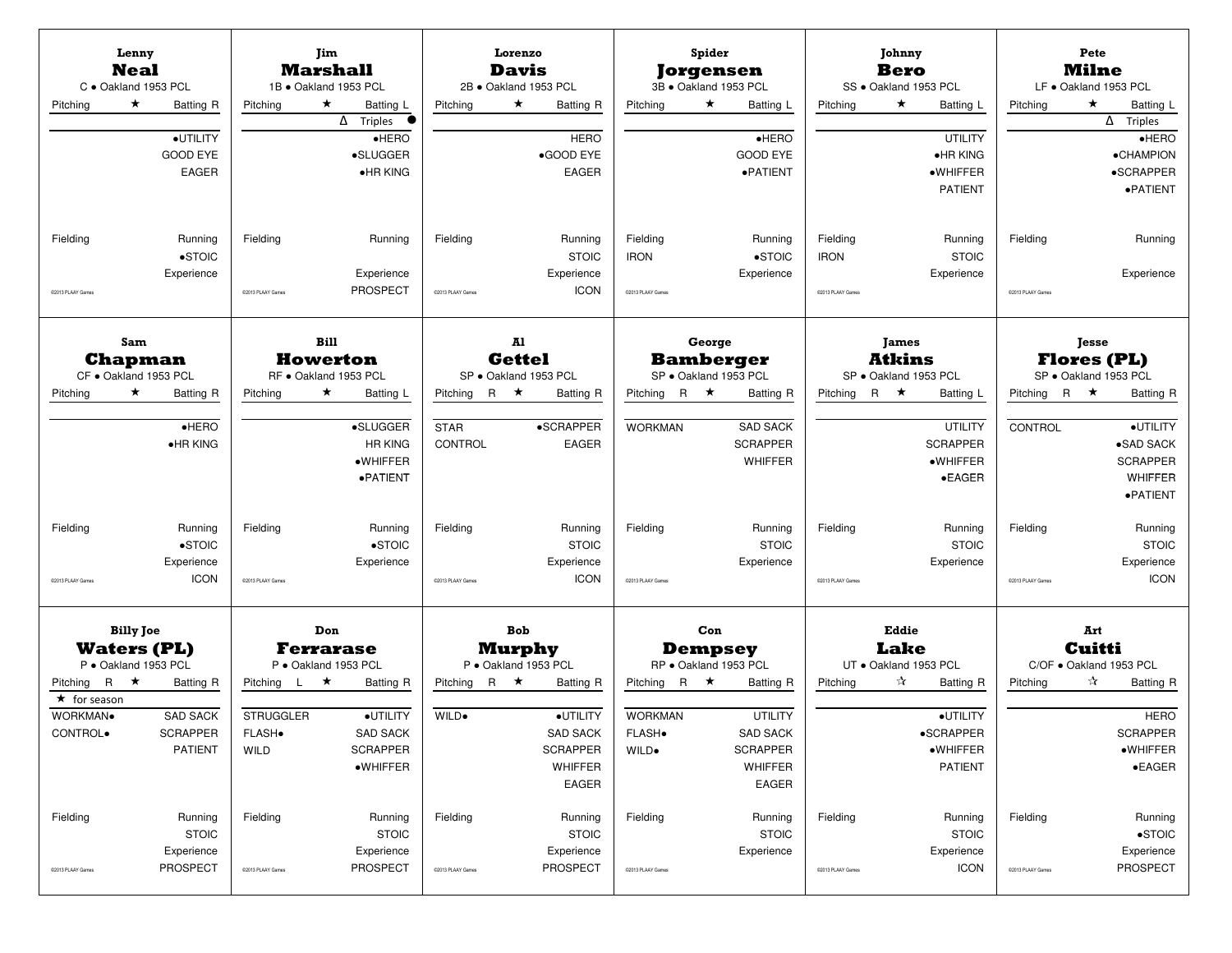| John<br><b>Ritchey</b><br>C · Sacramento 1953 PCL          |                                                                                          |                               | Nippy<br>Jones<br>1B. Sacramento 1953 PCL                                     |                                      | Pete<br><b>Pavlik</b>            | 2B · Sacramento 1953 PCL                                             |                                              | Eddie<br><b>Bockman</b> | 3B · Sacramento 1953 PCL                                                   |                                              | Richie<br><b>Myers</b>   | SS · Sacramento 1953 PCL                                                           | LF · Sacramento 1953 PCL                     | Joe<br><b>Brovia</b>   |                                                                   |
|------------------------------------------------------------|------------------------------------------------------------------------------------------|-------------------------------|-------------------------------------------------------------------------------|--------------------------------------|----------------------------------|----------------------------------------------------------------------|----------------------------------------------|-------------------------|----------------------------------------------------------------------------|----------------------------------------------|--------------------------|------------------------------------------------------------------------------------|----------------------------------------------|------------------------|-------------------------------------------------------------------|
| $\star$<br>Pitching                                        | Batting L<br>$\Delta$ Triples<br><b>HERO</b><br>•SCRAPPER<br>•GOOD EYE<br><b>PATIENT</b> | Pitching                      | $\star$<br><b>Batting R</b><br><b>HERO</b><br><b>GOOD EYE</b><br><b>EAGER</b> | Pitching                             | $\star$                          | <b>Batting R</b><br><b>SCRAPPER</b><br>•GOOD EYE                     | Pitching                                     | $\star$                 | Batting R<br>·WHIFFER<br>·PATIENT                                          | Pitching                                     | $\star$                  | <b>Batting R</b><br>$\bullet$ HERO<br>•SCRAPPER                                    | Pitching                                     | ★                      | Batting L<br>·CHAMPION<br>•SLUGGER<br>•GOOD EYE<br><b>PATIENT</b> |
| Fielding<br>C2013 PLAAY Games                              | Running<br>Experience                                                                    | Fielding<br>@2013 PLAAY Games | Running<br>$\bullet$ STOIC<br>Experience                                      | Fielding<br>@2013 PLAAY Games        |                                  | Running<br>Experience                                                | Fielding<br><b>IRON</b><br>@2013 PLAAY Games |                         | Running<br>$\bullet$ STOIC<br>Experience<br>$\bullet$ ICON                 | Fielding<br><b>IRON</b><br>@2013 PLAAY Games |                          | Running<br>Experience<br>·PROSPECT                                                 | Fielding<br><b>IRON</b><br>@2013 PLAAY Games |                        | Running<br><b>STOIC</b><br>Experience                             |
| <b>Bob</b><br><b>Dillinger</b><br>CF · Sacramento 1953 PCL |                                                                                          |                               | <b>Neill</b><br><b>Sheridan</b><br>RF · Sacramento 1953 PCL                   |                                      | <b>Marino</b><br><b>Pieretti</b> | SP · Sacramento 1953 PCL                                             |                                              | Ken<br><b>Gables</b>    | SP · Sacramento 1953 PCL                                                   |                                              | Charley<br><b>Schanz</b> | SP · Sacramento 1953 PCL                                                           |                                              | Chet<br><b>Johnson</b> | SP · Sacramento 1953 PCL                                          |
| $\star$<br>Pitching                                        | <b>Batting R</b>                                                                         | Pitching                      | $\star$<br><b>Batting R</b>                                                   | Pitching                             | R $\star$                        | <b>Batting R</b>                                                     | Pitching                                     | R $\star$               | <b>Batting R</b>                                                           | Pitching                                     | R ★                      | <b>Batting R</b>                                                                   | Pitching $L \star$                           |                        | Batting L                                                         |
|                                                            | <b>CHAMPION</b><br><b>SCRAPPER</b><br><b>GOOD EYE</b><br>$\bullet$ EAGER                 |                               | <b>HERO</b><br>·WHIFFER                                                       |                                      |                                  | <b>SAD SACK</b><br><b>SCRAPPER</b><br>·WHIFFER                       | <b>STAR</b>                                  |                         | ·UTILITY<br><b>SAD SACK</b><br>•SCRAPPER<br><b>WHIFFER</b><br><b>EAGER</b> |                                              |                          | <b>UTILITY</b><br><b>SAD SACK</b><br><b>SCRAPPER</b><br>WHIFFER<br>$\bullet$ EAGER | STAR.<br>CONTROL.                            |                        | <b>UTILITY</b><br>•SAD SACK<br><b>WHIFFER</b><br><b>PATIENT</b>   |
| Fielding                                                   | Running                                                                                  | Fielding                      | Running                                                                       | Fielding                             |                                  | Running<br><b>STOIC</b>                                              | Fielding                                     |                         | Running                                                                    | Fielding                                     |                          | Running<br><b>STOIC</b>                                                            | Fielding                                     |                        | Running<br><b>STOIC</b>                                           |
| C2013 PLAAY Games                                          | Experience<br>$\bullet$ ICON                                                             | @2013 PLAAY Games             | Experience<br><b>ICON</b>                                                     | @2013 PLAAY Games                    |                                  | Experience                                                           | @2013 PLAAY Games                            |                         | Experience<br><b>ICON</b>                                                  | @2013 PLAAY Games                            |                          | Experience<br><b>ICON</b>                                                          | @2013 PLAAY Games                            |                        | Experience<br><b>ICON</b>                                         |
| Herman<br><b>Besse</b><br>P · Sacramento 1953 PCL          |                                                                                          |                               | A1<br>Yaylian<br>RP · Sacramento 1953 PCL                                     |                                      | Milo                             | <b>Candini (PL)</b><br>RP · Sacramento 1953 PCL                      |                                              | Ken<br><b>Kimball</b>   | P · Sacramento 1953 PCL                                                    |                                              | Len<br><b>Attyd</b>      | UT · Sacramento 1953 PCL                                                           | C · Sacramento 1953 PCL                      | Joe<br><b>Montalvo</b> |                                                                   |
| Pitching $L \star$                                         | Batting L                                                                                | Pitching L $\star$            | Batting L                                                                     |                                      | Pitching R $\star$               | <b>Batting R</b>                                                     | Pitching R $\star$                           |                         | <b>Batting R</b>                                                           | Pitching                                     | $\star$                  | <b>Batting R</b>                                                                   | Pitching                                     | ☆                      | <b>Batting R</b>                                                  |
| STAR.                                                      | <b>UTILITY</b><br>$\bullet$ SAD SACK<br><b>SCRAPPER</b><br>·WHIFFER<br>EAGER             |                               | $\bullet$ HERO<br>·CHAMPION<br><b>SCRAPPER</b><br>·WHIFFER<br>$\bullet$ EAGER | <b>STAR</b><br><b>FLASH</b><br>WILD. |                                  | <b>UTILITY</b><br>SAD SACK<br><b>SCRAPPER</b><br>WHIFFER<br>·PATIENT | STAR.                                        |                         | <b>UTILITY</b><br>SAD SACK<br><b>SCRAPPER</b><br>WHIFFER<br><b>EAGER</b>   |                                              |                          | <b>UTILITY</b><br><b>SCRAPPER</b><br>$\bullet$ EAGER                               |                                              |                        | •SAD SACK<br>$\bullet$ PATIENT                                    |
| Fielding                                                   | Running<br><b>STOIC</b><br>Experience                                                    | Fielding                      | Running<br><b>STOIC</b><br>Experience                                         | Fielding                             |                                  | Running<br><b>STOIC</b><br>Experience                                | Fielding                                     |                         | Running<br><b>STOIC</b><br>Experience                                      | Fielding                                     |                          | Running<br>Experience                                                              | Fielding                                     |                        | Running<br><b>STOIC</b><br>Experience                             |
| @2013 PLAAY Games                                          | <b>ICON</b>                                                                              | @2013 PLAAY Games             |                                                                               | @2013 PLAAY Games                    |                                  | <b>ICON</b>                                                          | @2013 PLAAY Games                            |                         | <b>PROSPECT</b>                                                            | @2013 PLAAY Games                            |                          | ·PROSPECT                                                                          | @2013 PLAAY Games                            |                        | ·PROSPECT                                                         |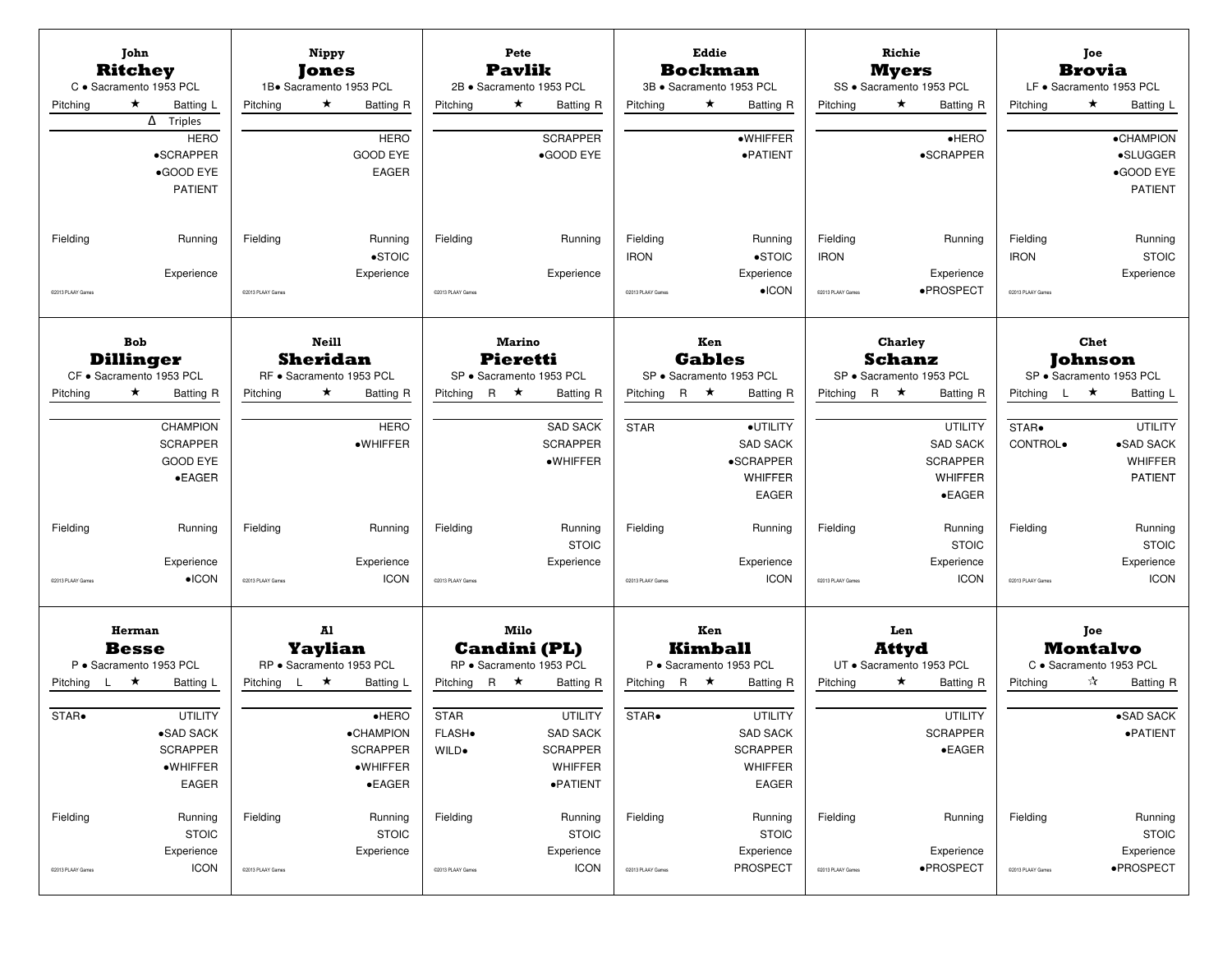| Gordon<br><b>Maltzberger</b><br>RP · Hollywood 1953 PCL<br>Pitching R $\star$                     | Batting R                                                                                | Toe<br><b>Muir</b><br>RP · Hollywood 1953 PCL<br>Pitching L $\mathcal{R}$                                                       | Batting L                                                                                     | Larry<br><b>Shepard</b><br>Pitching R $\mathcal{R}$                       | P · Hollywood 1953 PCL<br><b>Batting R</b>                                                                                          | Pitching                      | <b>Bobby</b><br><b>Bragan</b><br>C · Hollywood 1953 PCL<br>☆                                  | Batting R                                 | Pitching                      | Don<br><b>Dahlke</b><br>IF . Hollywood 1953 PCL<br>☆<br>Batting R                                                      | Pitching                               | <b>Bob</b><br><b>Bundy</b><br>UT . Hollywood 1953 PCL<br><b>Batting R</b>                                                         |
|---------------------------------------------------------------------------------------------------|------------------------------------------------------------------------------------------|---------------------------------------------------------------------------------------------------------------------------------|-----------------------------------------------------------------------------------------------|---------------------------------------------------------------------------|-------------------------------------------------------------------------------------------------------------------------------------|-------------------------------|-----------------------------------------------------------------------------------------------|-------------------------------------------|-------------------------------|------------------------------------------------------------------------------------------------------------------------|----------------------------------------|-----------------------------------------------------------------------------------------------------------------------------------|
| <b>STAR</b><br>CONTROL                                                                            | <b>UTILITY</b><br><b>SAD SACK</b><br><b>SCRAPPER</b><br><b>WHIFFER</b><br><b>EAGER</b>   | ACE.<br>FLASH.<br><b>DB CONTROL</b>                                                                                             | ·UTILITY<br><b>SCRAPPER</b><br><b>GOOD EYE</b><br><b>EAGER</b>                                | <b>WORKMAN</b><br>WILD.                                                   | <b>UTILITY</b><br><b>SAD SACK</b><br><b>SCRAPPER</b><br>WHIFFER<br><b>PATIENT</b>                                                   |                               | •SCRAPPER<br><b>GOOD EYE</b>                                                                  | $\bullet$ EAGER                           |                               | ·UTILITY<br>•SCRAPPER<br>·PATIENT                                                                                      |                                        | $e$ HERO<br><b>•CHAMPION</b><br><b>GOOD EYE</b><br>EAGER                                                                          |
| Fielding<br>C2013 PLAAY Games                                                                     | Running<br><b>STOIC</b><br>Experience<br><b>ICON</b>                                     | Fielding<br>@2013 PLAAY Games                                                                                                   | Running<br><b>STOIC</b><br>Experience                                                         | Fielding<br>@2013 PLAAY Games                                             | Running<br><b>STOIC</b><br>Experience<br>·PROSPECT                                                                                  | Fielding<br>@2013 PLAAY Games | Experience                                                                                    | Running<br><b>ICON</b>                    | Fielding<br>@2013 PLAAY Games | Running<br>$\bullet$ STOIC<br>Experience<br>PROSPECT                                                                   | Fielding<br>@2013 PLAAY Games          | Running<br>$\bullet$ STOIC<br>Experience<br>·PROSPECT                                                                             |
| Clem<br>Koshorek                                                                                  |                                                                                          | Roy<br><b>Welmaker (SL)</b>                                                                                                     |                                                                                               | John<br>O'Neil (SF)                                                       |                                                                                                                                     |                               | Alex<br><b>Garbowski</b>                                                                      |                                           |                               | <b>Nanny</b><br><b>Fernandez</b>                                                                                       |                                        | Gordy<br><b>Brunswick</b>                                                                                                         |
| SS · Hollywood 1953 PCL<br>Pitching                                                               | <b>Batting R</b><br>·UTILITY<br>•SAD SACK<br>•SAD SACK<br>•GOOD EYE<br>$\bullet$ EAGER   | P · Hollywood 1953 PCL<br>Pitching R<br>$\star$ for season<br>ACE.                                                              | Batting B<br>·UTILITY<br><b>SAD SACK</b><br><b>SCRAPPER</b><br><b>WHIFFER</b><br><b>EAGER</b> | SS · Hollywood 1953 PCL<br>Pitching<br>$\overline{\mathbf{r}}$ for season | <b>Batting R</b><br><b>UTILITY</b><br><b>SCRAPPER</b><br>·GOOD EYE<br>EAGER                                                         | Pitching                      | SS · Seattle 1953 PCL<br>☆<br>$\Delta$ Triples<br>•SCRAPPER                                   | <b>Batting R</b><br>$\bullet$<br>·UTILITY | Pitching                      | UT · Seattle 1953 PCL<br>☆<br><b>Batting R</b><br>·UTILITY<br><b>SCRAPPER</b><br>$\bullet$ WHIFFER                     | Pitching                               | OF · Seattle 1953 PCL<br>Batting R<br>$\Delta$ Triples<br><b>SAD SACK</b><br><b>WHIFFER</b><br><b>PATIENT</b>                     |
| Fielding<br>02013 PLAAY Games                                                                     | Running<br><b>STOIC</b><br>Experience<br>·PROSPECT                                       | Fielding<br>02013 PLAAY Games                                                                                                   | Running<br><b>STOIC</b><br>Experience<br><b>ICON</b>                                          | Fielding<br>@2013 PLAAY Games                                             | Running<br><b>STOIC</b><br>Experience<br><b>ICON</b>                                                                                | Fielding<br>02013 PLAAY Games | Experience                                                                                    | Running<br><b>STOIC</b>                   | Fielding<br>@2013 PLAAY Games | Running<br><b>STOIC</b><br>Experience<br>$\bullet$ ICON                                                                | Fielding<br>@2013 PLAAY Games          | Running<br><b>STOIC</b><br>Experience<br><b>PROSPECT</b>                                                                          |
| Toe<br><b>Ostrowski</b><br>RP · Los Angeles 1953 PCL<br>Pitching L<br>★<br><b>STAR</b><br>CONTROL | Batting L<br><b>UTILITY</b><br><b>SAD SACK</b><br><b>SCRAPPER</b><br>WHIFFER<br>·PATIENT | Willie<br><b>Ramsdell (PF)</b><br>RP . Los Angeles 1953 PCL<br>Pitching<br>$\overline{A}$ for season<br><b>WORKMAN</b><br>WILD. | <b>Batting R</b><br><b>UTILITY</b><br><b>SAD SACK</b><br><b>SCRAPPER</b>                      | <b>Davis</b><br>Pitching                                                  | Tod<br>3B · Los Angeles 1953 PCL<br>☆<br><b>Batting R</b><br><b>HERO</b><br><b>SLUGGER</b><br><b>HR KING</b><br>WHIFFER<br>·PATIENT | Pitching                      | Elvin<br><b>Tappe</b><br>C · Los Angeles 1953 PCL<br><b>SCRAPPER</b><br>·PATIENT<br>•GOOD EYE | <b>Batting R</b><br><b>HERO</b>           | Pitching                      | Max<br>West<br>OF . Los Angeles 1953 PCL<br>Batting L<br><b>HR KING</b><br><b>SLUGGER</b><br>WHIFFER<br><b>PATIENT</b> | Pitching<br>☆ for season               | Moe<br><b>Franklin (EL)</b><br>UT . Los Angeles 1953 PCL<br><b>Batting R</b><br>$\bullet$ HERO<br>•SCRAPPER<br>•GOOD EYE<br>EAGER |
| Fielding<br>02013 PLAAY Games                                                                     | Running<br><b>STOIC</b><br>Experience<br><b>ICON</b>                                     | Fielding<br>@2013 PLAAY Games                                                                                                   | Running<br><b>STOIC</b><br>Experience<br>$\bullet$ ICON                                       | Fielding<br>@2013 PLAAY Games                                             | Running<br>$\bullet$ STOIC<br>Experience<br><b>ICON</b>                                                                             | Fielding<br>@2013 PLAAY Games | Experience<br>·PROSPECT                                                                       | Running<br>$\bullet$ STOIC                | Fielding<br>@2013 PLAAY Games | Running<br><b>STOIC</b><br>Experience<br><b>ICON</b>                                                                   | Fielding<br>IRON.<br>@2013 PLAAY Games | Running<br><b>STOIC</b><br>Experience<br><b>ICON</b>                                                                              |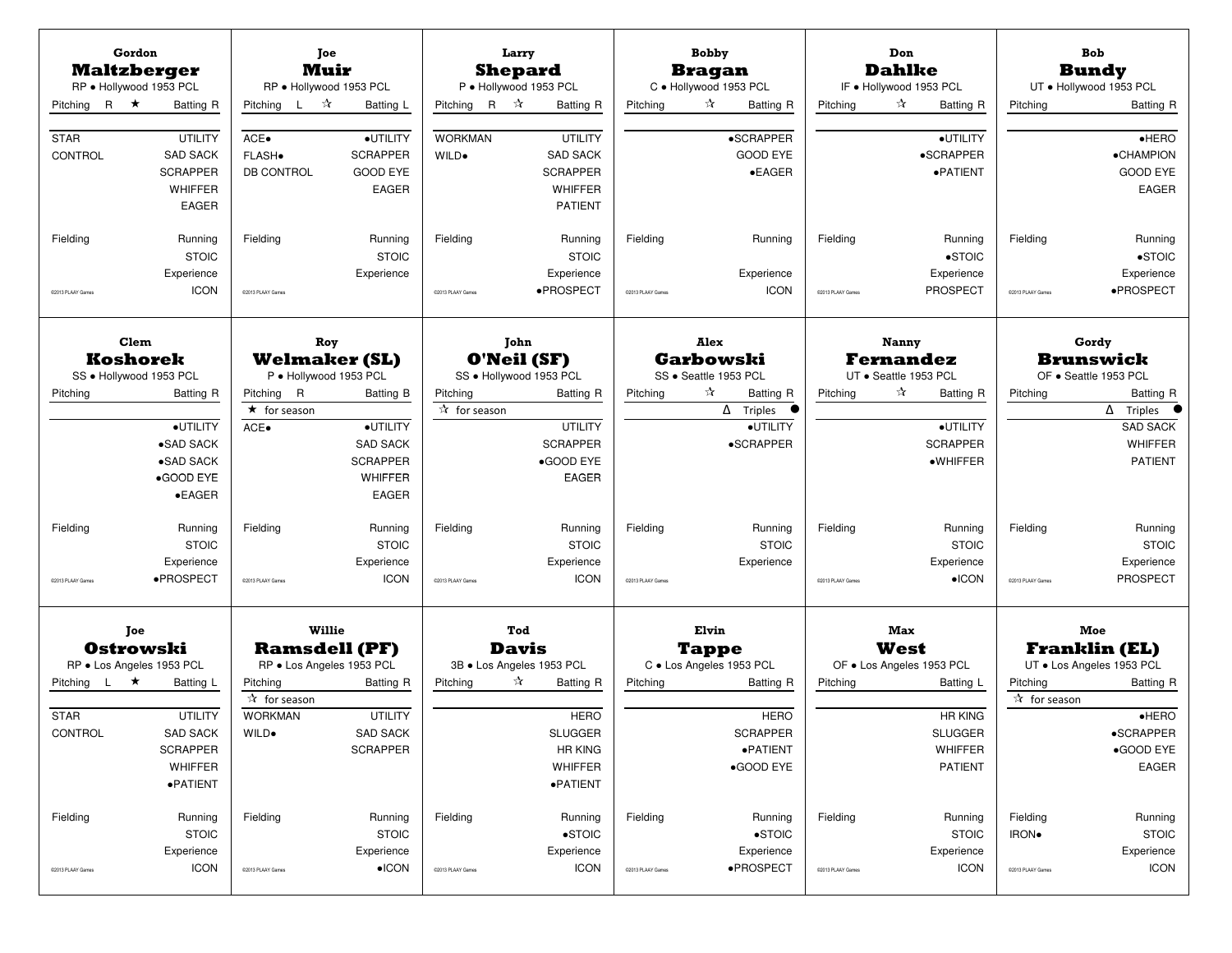| <b>Jackson</b><br><b>Hollis</b><br>2B · Los Angeles 1953 PCL<br>Pitching                          | <b>Batting R</b><br>$\overline{\Delta}$ Triples<br>·UTILITY<br><b>SCRAPPER</b><br><b>GOOD EYE</b>    | Pitching                                                                      | Don<br><b>Kolloway</b><br>CI · Portland 1953 PCL<br>☆<br>Batting R<br><b>•SCRAPPER</b><br>$\bullet$ EAGER                                                  | Pitching                      | Dino<br><b>Restelli</b><br>OF · Portland 1953 PCL<br>☆<br>Batting R<br><b>HERO</b><br>·CHAMPION<br><b>SLUGGER</b>  | Pitching                                                            | <b>Granville</b><br><b>Gladstone</b><br>OF . Portland 1953 PCL<br>☆<br><b>Batting R</b><br><b>WHIFFER</b>                                                  | Pitching                                       | Bob<br><b>Marquis</b><br>OF · Portland 1953 PCL<br>$\tau$<br>Batting L<br>$\overline{\Delta}$ Triples<br>$\bullet$<br>$e$ HERO<br>$\bullet$ HR KING<br>·WHIFFER | Pitching                               | <b>Bob</b><br><b>Moniz</b><br>OF . Portland 1953 PCL<br>Batting L<br>$e$ HERO<br>•CHAMPION<br><b>SCRAPPER</b>                                   |
|---------------------------------------------------------------------------------------------------|------------------------------------------------------------------------------------------------------|-------------------------------------------------------------------------------|------------------------------------------------------------------------------------------------------------------------------------------------------------|-------------------------------|--------------------------------------------------------------------------------------------------------------------|---------------------------------------------------------------------|------------------------------------------------------------------------------------------------------------------------------------------------------------|------------------------------------------------|-----------------------------------------------------------------------------------------------------------------------------------------------------------------|----------------------------------------|-------------------------------------------------------------------------------------------------------------------------------------------------|
| Fielding<br>02013 PLAAY Games                                                                     | $\bullet$ EAGER<br>Running<br>Experience                                                             | Fielding<br>@2013 PLAAY Games                                                 | Running<br><b>STOIC</b><br>Experience<br><b>ICON</b>                                                                                                       | Fielding<br>@2013 PLAAY Games | Running<br>Experience<br>$\bullet$ ICON                                                                            | Fielding<br>@2013 PLAAY Games                                       | Running<br><b>STOIC</b><br>Experience<br><b>PROSPECT</b>                                                                                                   | Fielding<br>@2013 PLAAY Games                  | Running<br>Experience                                                                                                                                           | Fielding<br>@2013 PLAAY Games          | <b>GOOD EYE</b><br>·PATIENT<br>Running<br>•ACTIVE<br>Experience<br>PROSPECT                                                                     |
| Roy<br><b>Welmaker (PF)</b><br>RP · Portland 1953 PCL<br>Pitching L ☆<br>WORKMAN.<br><b>FLASH</b> | <b>Batting B</b><br>·UTILITY<br><b>SAD SACK</b><br><b>SCRAPPER</b><br><b>WHIFFER</b><br><b>EAGER</b> | Pitching R<br>$\overline{4}$ for season<br><b>STRUGGLER</b><br><b>WORKMAN</b> | Willie<br><b>Ramsdell(SL)</b><br>RP · Portland 1953 PCL<br><b>Batting R</b><br>·UTILITY<br><b>SAD SACK</b><br><b>SCRAPPER</b><br>•GOOD EYE<br><b>EAGER</b> | Pitching                      | Will<br><b>Tiesiera</b><br>C · San Francisco 1953 PCL<br>☆<br>Batting R<br><b>UTILITY</b><br>•SCRAPPER<br>·PATIENT | Pitching                                                            | Dave<br><b>Melton</b><br>SS · San Francisco 1953 PCL<br><b>Batting R</b><br><b>UTILITY</b><br>•SCRAPPER<br>·WHIFFER<br>·PATIENT                            | Pitching R $\mathbb{\hat{X}}$<br>ACE.<br>WILD. | Clifford<br>Coggin<br>P · San Francisco 1953 PCL<br><b>Batting R</b><br><b>SCRAPPER</b><br><b>WHIFFER</b><br><b>EAGER</b>                                       | Pitching                               | Lou<br><b>Stringer (PL)</b><br>UT · San Francisco 1953 PCL<br>$\approx$<br>Batting R<br><b>SCRAPPER</b><br>$\bullet$ WHIFFER<br>$\bullet$ EAGER |
| Fielding<br>C2013 PLAAY Games                                                                     | Running<br><b>STOIC</b><br>Experience<br><b>ICON</b>                                                 | Fielding<br>@2013 PLAAY Games                                                 | Running<br><b>STOIC</b><br>Experience<br>$\bullet$ ICON                                                                                                    | Fielding<br>@2013 PLAAY Games | Running<br>$\bullet$ STOIC<br>Experience<br><b>PROSPECT</b>                                                        | Fielding<br>02013 PLAAY Games                                       | Running<br>Experience<br><b>PROSPECT</b>                                                                                                                   | Fielding<br>02013 PLAAY Games                  | Running<br><b>STOIC</b><br>Experience<br>PROSPECT                                                                                                               | Fielding<br>@2013 PLAAY Games          | Running<br>$\bullet$ STOIC<br>Experience<br><b>ICON</b>                                                                                         |
| Tony<br><b>Ponce</b><br>P · San Francisco 1953 PCL<br>Pitching R<br>ACE<br><b>STAR</b><br>CONTROL | Batting B<br><b>UTILITY</b><br><b>SAD SACK</b><br><b>SCRAPPER</b><br>WHIFFER                         | Pitching<br>☆ for season                                                      | John<br><b>O'niel (TL)</b><br>SS · San Francisco 1953 PCL<br><b>Batting R</b><br>$\bullet$ HERO<br><b>SCRAPPER</b><br><b>GOOD EYE</b><br>EAGER             | Pitching<br>☆ for season      | <b>Joe</b><br><b>Grace (SF)</b><br>OF . San Francisco 1953 PCL<br>Batting L<br><b>SAD SACK</b><br><b>SCRAPPER</b>  | Pitching L $\mathbb{\hat{X}}$<br><b>STRUGGLER</b><br><b>WORKMAN</b> | Dave<br><b>Dahle</b><br>RP · San Diego 1953 PCL<br><b>Batting R</b><br><b>UTILITY</b><br><b>SAD SACK</b><br><b>SCRAPPER</b><br><b>GOOD EYE</b><br>·PATIENT | Pitching                                       | Milt<br><b>Smith</b><br>3B · San Diego 1953 PCL<br>☆<br><b>Batting R</b><br>$\bullet$ HERO<br>WHIFFER<br><b>PATIENT</b>                                         | Pitching<br>$\overline{A}$ for season  | Moe<br><b>Franklin(EF)</b><br>IF . San Diego 1953 PCL<br><b>Batting R</b><br>•SCRAPPER<br>$\bullet$ WHIFFER<br>·PATIENT                         |
| Fielding<br>02013 PLAAY Games                                                                     | Running<br><b>STOIC</b><br>Experience<br>PROSPECT                                                    | Fielding<br>02013 PLAAY Games                                                 | Running<br>Experience<br><b>ICON</b>                                                                                                                       | Fielding<br>@2013 PLAAY Games | Running<br><b>STOIC</b><br>Experience<br><b>ICON</b>                                                               | Fielding<br>@2013 PLAAY Games                                       | Running<br><b>STOIC</b><br>Experience<br>·PROSPECT                                                                                                         | Fielding<br>@2013 PLAAY Games                  | Running<br>$\bullet$ STOIC<br>Experience<br>PROSPECT                                                                                                            | Fielding<br>IRON.<br>@2013 PLAAY Games | Running<br><b>STOIC</b><br>Experience<br><b>ICON</b>                                                                                            |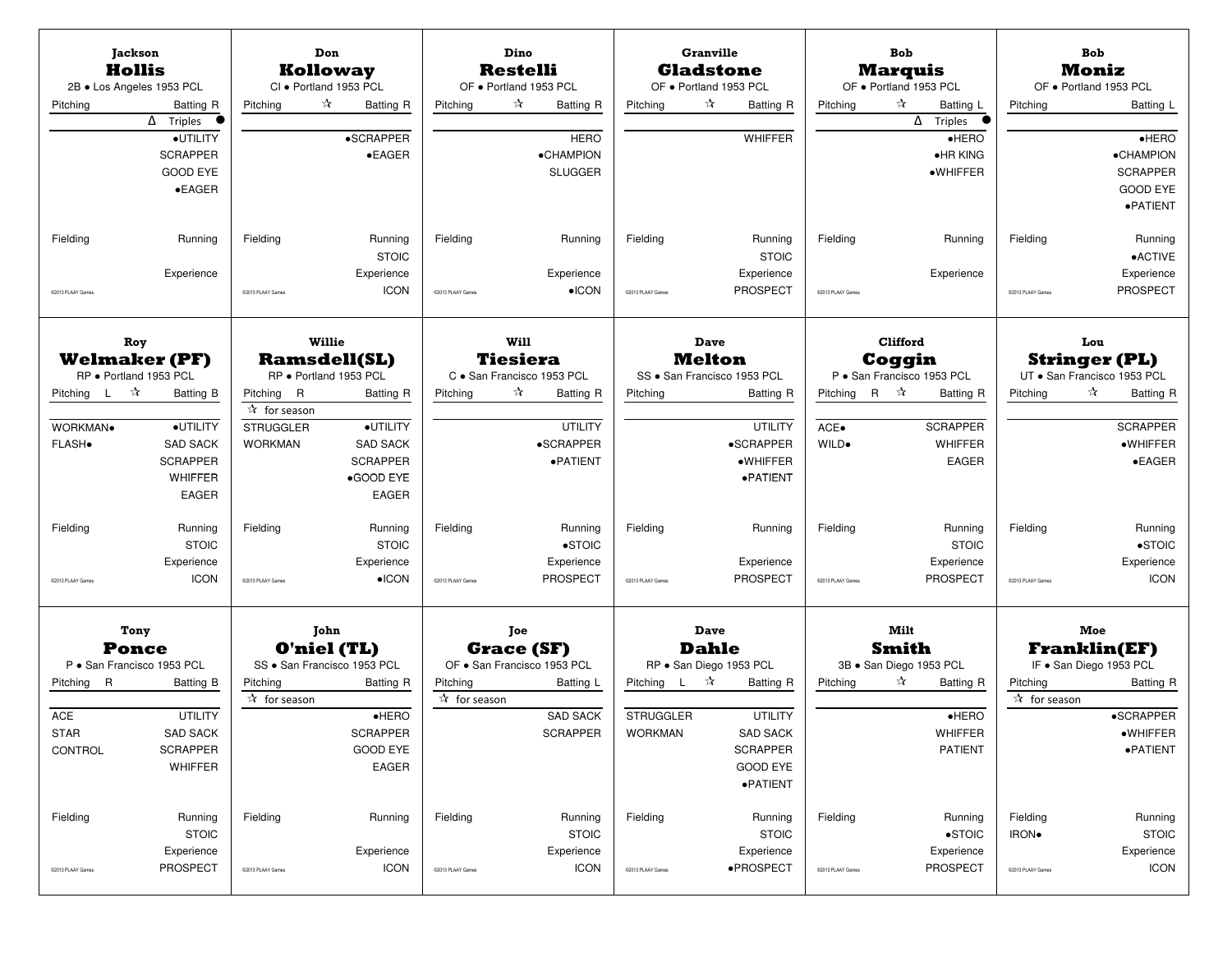| <b>Bob</b><br><b>Van Eman</b><br>OF . San Diego 1953 PCL |                 | Lonnie<br><b>Summers</b><br>C · San Diego 1953 PCL         |                   | Remy<br><b>Le Blanc</b>                 | OF . San Diego 1953 PCL                       |                                             | Jack<br><b>Salveson (SF)</b><br>SP · San Diego 1953 PCL | Lou<br><b>Stringer (SF)</b><br>UT · San Diego 1953 PCL |                  |                               | Johnny<br><b>Van Cuyk</b><br>RP · Oakland 1953 PCL |
|----------------------------------------------------------|-----------------|------------------------------------------------------------|-------------------|-----------------------------------------|-----------------------------------------------|---------------------------------------------|---------------------------------------------------------|--------------------------------------------------------|------------------|-------------------------------|----------------------------------------------------|
| Pitching                                                 | Batting L       | Pitching                                                   | <b>Batting R</b>  | Pitching                                | <b>Batting R</b>                              | Pitching R                                  | <b>Batting R</b>                                        | Pitching                                               | <b>Batting R</b> | Pitching L $\mathbb{\hat{X}}$ | Batting L                                          |
|                                                          | <b>UTILITY</b>  |                                                            | ·UTILITY          |                                         | $\overline{\Delta}$ Triples<br><b>UTILITY</b> | $\mathbf{\hat{x}}$ for season<br>STRUGGLER. | <b>UTILITY</b>                                          | $\star$ for season                                     | •SCRAPPER        | <b>WORKMAN</b>                | <b>UTILITY</b>                                     |
|                                                          | ·WHIFFER        |                                                            | •SAD SACK         |                                         | •SAD SACK                                     | WILD.                                       | <b>HR KING</b>                                          |                                                        | ·WHIFFER         | WILD.                         | <b>SAD SACK</b>                                    |
|                                                          | ·PATIENT        |                                                            | •SCRAPPER         |                                         | <b>WHIFFER</b>                                |                                             | <b>SLUGGER</b>                                          |                                                        | ·PATIENT         |                               | <b>SCRAPPER</b>                                    |
|                                                          |                 |                                                            | $\bullet$ WHIFFER |                                         | ·PATIENT                                      |                                             | <b>GOOD EYE</b>                                         |                                                        |                  |                               | <b>WHIFFER</b>                                     |
|                                                          |                 |                                                            | $\bullet$ EAGER   |                                         |                                               |                                             | <b>PATIENT</b>                                          |                                                        |                  |                               | <b>PATIENT</b>                                     |
| Fielding                                                 | Running         | Fielding                                                   | Running           | Fielding                                | Running                                       | Fielding                                    | Running                                                 | Fielding                                               | Running          | Fielding                      | Running                                            |
|                                                          | <b>STOIC</b>    |                                                            | <b>STOIC</b>      |                                         |                                               |                                             | <b>STOIC</b>                                            |                                                        |                  |                               | <b>STOIC</b>                                       |
|                                                          | Experience      |                                                            | Experience        |                                         | Experience                                    |                                             | Experience                                              |                                                        | Experience       |                               | Experience                                         |
| 02013 PLAAY Games                                        | <b>PROSPECT</b> | 02013 PLAAY Games                                          | <b>ICON</b>       | @2013 PLAAY Games                       | <b>PROSPECT</b>                               | 02013 PLAAY Games                           | <b>ICON</b>                                             | 02013 PLAAY Games                                      | <b>ICON</b>      | C2013 PLAAY Game              | $\bullet$ ICON                                     |
| Dave                                                     |                 | Ernie                                                      |                   |                                         | Jack                                          |                                             | John                                                    | Ray                                                    |                  |                               | Hank                                               |
| <b>Mann</b>                                              |                 | <b>Broglio</b>                                             |                   | <b>Salveson (PL)</b>                    |                                               |                                             | <b>O'Neil (PS)</b>                                      | <b>Dandrige (PL)</b>                                   |                  |                               | <b>Schenz (PF)</b>                                 |
| RP · Oakland 1953 PCL<br>Pitching R $\mathbb{\hat{X}}$   |                 | P · Oakland 1953 PCL<br>Pitching R $\mathbb{\hat{A}}$      |                   | SP · Oakland 1953 PCL                   |                                               | Pitching                                    | SS · Oakland 1953 PCL<br>☆                              | IF . Oakland 1953 PCL<br>☆<br>Pitching                 |                  | Pitching                      | 2B · Oakland 1953 PCL                              |
|                                                          | Batting R       |                                                            | Batting R         | Pitching R<br>$\overline{X}$ for season | <b>Batting R</b>                              | ☆ for season                                | <b>Batting R</b>                                        | $\sqrt[3]{ }$ for season                               | Batting R        | ☆ for season                  | Batting R                                          |
| <b>STRUGGLER</b>                                         | ·UTILITY        | <b>STRUGGLER</b>                                           | <b>UTILITY</b>    | <b>STAR</b>                             | ·UTILITY                                      |                                             | <b>SCRAPPER</b>                                         |                                                        | $\bullet$ HERO   |                               | $e$ HERO                                           |
| <b>WILD</b>                                              | <b>SCRAPPER</b> | <b>WORKMAN</b>                                             | <b>SAD SACK</b>   | CONTROL                                 | •SAD SACK                                     |                                             | <b>GOOD EYE</b>                                         |                                                        | <b>SCRAPPER</b>  |                               | <b>•CHAMPION</b>                                   |
|                                                          | <b>WHIFFER</b>  | WILD.                                                      | <b>SCRAPPER</b>   |                                         | <b>SCRAPPER</b>                               |                                             | $\bullet$ EAGER                                         |                                                        | •GOOD EYE        |                               | <b>SCRAPPER</b>                                    |
|                                                          | $\bullet$ EAGER |                                                            | <b>WHIFFER</b>    |                                         | <b>WHIFFER</b>                                |                                             |                                                         |                                                        | $\bullet$ EAGER  |                               | <b>GOOD EYE</b>                                    |
|                                                          |                 |                                                            | <b>EAGER</b>      |                                         | <b>PATIENT</b>                                |                                             |                                                         |                                                        |                  |                               | $\bullet$ EAGER                                    |
| Fielding                                                 | Running         | Fielding                                                   | Running           | Fielding                                | Running                                       | Fielding                                    | Running                                                 | Fielding                                               | Running          | Fielding                      | Running                                            |
|                                                          | <b>STOIC</b>    |                                                            | <b>STOIC</b>      |                                         |                                               |                                             | $\bullet$ STOIC                                         |                                                        | <b>STOIC</b>     |                               | <b>STOIC</b>                                       |
|                                                          | Experience      |                                                            | Experience        |                                         | Experience                                    |                                             | Experience                                              |                                                        | Experience       |                               | Experience                                         |
| 02013 PLAAY Games                                        | <b>PROSPECT</b> | @2013 PLAAY Games                                          | <b>PROSPECT</b>   | @2013 PLAAY Games                       | <b>ICON</b>                                   | @2013 PLAAY Games                           | <b>ICON</b>                                             | @2013 PLAAY Games                                      | <b>ICON</b>      | @2013 PLAAY Games             |                                                    |
| Milo                                                     |                 | Lloyd                                                      |                   | Roger                                   |                                               |                                             | <b>Bud</b>                                              | <b>Burt</b>                                            |                  |                               | John                                               |
| <b>Candini (SF)</b>                                      |                 | <b>Hittle (SF)</b>                                         |                   | <b>Osenbaugh</b>                        |                                               | <b>Watkins</b>                              |                                                         | <b>Barkelew</b>                                        |                  |                               | <b>Metkovich</b>                                   |
| RP · Oakland 1953 PCL                                    |                 | P · Oakland 1953 PCL                                       |                   | P · Sacramento 1953 PCL                 |                                               |                                             | P · Sacramento 1953 PCL                                 | RP · Sacramento 1953 PCL                               |                  |                               | OF · Sacramento 1953 PCL                           |
| Pitching R $\mathcal{R}$<br>$\star$ for season           | Batting R       | Pitching $L \rightarrow \mathcal{R}$<br>$\star$ for season | <b>Batting R</b>  | Pitching R $\star$                      | <b>Batting R</b>                              | Pitching R $\mathcal{R}$                    | <b>Batting R</b>                                        | Pitching R $\mathcal{R}$                               | Batting R        | Pitching                      | ☆<br>Batting R                                     |
| <b>STRUGGLER</b>                                         | <b>UTILITY</b>  | <b>STRUGGLER</b>                                           | <b>UTILITY</b>    | FLASH.                                  | <b>HERO</b>                                   | STAR.                                       | <b>UTILITY</b>                                          | <b>STRUGGLER</b>                                       | <b>HERO</b>      |                               | <b>UTILITY</b>                                     |
| <b>WORKMAN</b>                                           | <b>SAD SACK</b> | DB CONTROL                                                 | <b>SAD SACK</b>   | WILD.                                   | <b>SCRAPPER</b>                               | WILD.                                       | <b>SAD SACK</b>                                         | <b>WORKMAN</b>                                         | <b>CHAMPION</b>  |                               | WHIFFER                                            |
| WILD.                                                    | <b>SCRAPPER</b> |                                                            | <b>SCRAPPER</b>   |                                         | <b>EAGER</b>                                  |                                             | <b>SCRAPPER</b>                                         |                                                        | <b>SCRAPPER</b>  |                               | $\bullet$ PATIENT                                  |
|                                                          | WHIFFER         |                                                            | WHIFFER           |                                         |                                               |                                             | WHIFFER                                                 |                                                        | <b>GOOD EYE</b>  |                               |                                                    |
|                                                          | EAGER           |                                                            | <b>PATIENT</b>    |                                         |                                               |                                             | <b>EAGER</b>                                            |                                                        | <b>EAGER</b>     |                               |                                                    |
| Fielding                                                 | Running         | Fielding                                                   | Running           | Fielding                                | Running                                       | Fielding                                    | Running                                                 | Fielding                                               | Running          | Fielding                      | Running                                            |
|                                                          | <b>STOIC</b>    |                                                            | <b>STOIC</b>      |                                         | <b>STOIC</b>                                  |                                             | <b>STOIC</b>                                            |                                                        | <b>STOIC</b>     |                               |                                                    |
|                                                          | Experience      |                                                            | Experience        |                                         | Experience                                    |                                             | Experience                                              |                                                        | Experience       |                               | Experience                                         |
| 02013 PLAAY Games                                        | <b>ICON</b>     | @2013 PLAAY Games                                          |                   | @2013 PLAAY Games                       | •PROSPECT                                     | @2013 PLAAY Games                           | PROSPECT                                                | @2013 PLAAY Games                                      | •PROSPECT        | @2013 PLAAY Games             | ·PROSPECT                                          |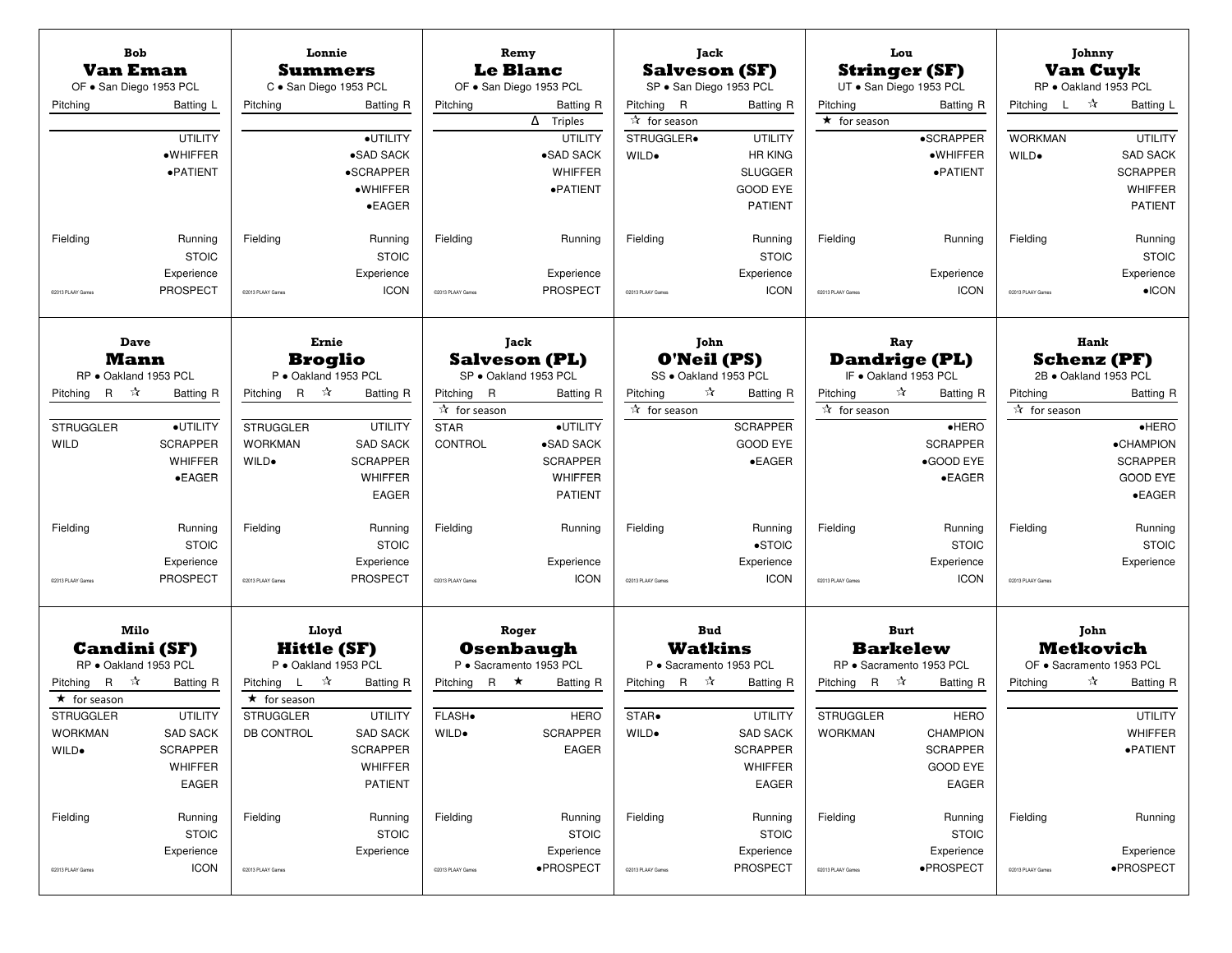| Hank<br><b>Jesse</b><br><b>Flores (SF)</b><br><b>Schenz (SL)</b>                                                              |
|-------------------------------------------------------------------------------------------------------------------------------|
|                                                                                                                               |
|                                                                                                                               |
| SP · Sacramento 1953 PCL<br>2B · Sacramento 1953 PCL                                                                          |
| R<br>Batting R<br>Batting R<br>Pitching                                                                                       |
| $\star$ for season<br>$\mathbf{\hat{x}}$ for season<br>Δ<br><b>Triples</b>                                                    |
| WORKMAN.<br><b>UTILITY</b><br>·UTILITY                                                                                        |
| <b>SAD SACK</b><br><b>SCRAPPER</b>                                                                                            |
| <b>GOOD EYE</b><br><b>SCRAPPER</b>                                                                                            |
| WHIFFER<br><b>EAGER</b>                                                                                                       |
| <b>PATIENT</b>                                                                                                                |
|                                                                                                                               |
| Running<br>Fielding<br>Running                                                                                                |
| <b>STOIC</b><br><b>STOIC</b>                                                                                                  |
| Experience<br>Experience                                                                                                      |
| <b>ICON</b><br>@2013 PLAAY Games                                                                                              |
|                                                                                                                               |
|                                                                                                                               |
|                                                                                                                               |
| Thank you for downloading the 1953 Pacific Coast League for History Maker Baseball                                            |
|                                                                                                                               |
|                                                                                                                               |
|                                                                                                                               |
| - I tried to put 18 players on one page so that you could print out two teams and use their 8 regulars, 8 pitchers, and 2 sub |
|                                                                                                                               |
|                                                                                                                               |

- There are 12 pages of team cards.
- The first 8 pages are the main cards for each team
- I tried to put 18 players on one page so that you could print out two teams and use their 8 regulars, 8 pitchers, and 2 subs
- The final 4 pages include the rest of the players
- In rating this season I noticed that some pitchers were used often as pinch hitters (Moisan for the Angels for instance) Most pitchers started and relieved
- Pitchers positions are noted for their primary role, but they were utilized in all roles
- The second game of double headers were 7 innings
- To put the outfielders in positions I used the RFG rating on baseball-referenceThe highest rfg is the centerfielder, the next is right and the last is left.This doesn't necessarily mean that the positions are correct
- I placed some outfielders in positions based on finding things on the internet

## TWO IMPORTANT NOTES

Some players have two letters listed after their last names in parentheses, these players played on two or more teams

| The first letter tells you which was their main team      | Example - Ray Dan     |
|-----------------------------------------------------------|-----------------------|
| P - is for primary                                        | the se                |
| S - is for secondary                                      |                       |
| T - if for tertiary                                       | Under their usage     |
| E - is for equal time                                     | for all the teams     |
| The second letter tells you when they played for the team |                       |
| F - is for first                                          |                       |
| S - is for second                                         | Δ<br>Triples<br>means |
| $L -$ is for last                                         | rolled                |
|                                                           |                       |

dridge (SF), Sacramento was the first team he played for in ason, but it was his secondary team for games played

e for their team you will see a usage rating for the season they played for combined

that when the triangle appears the decider die must be